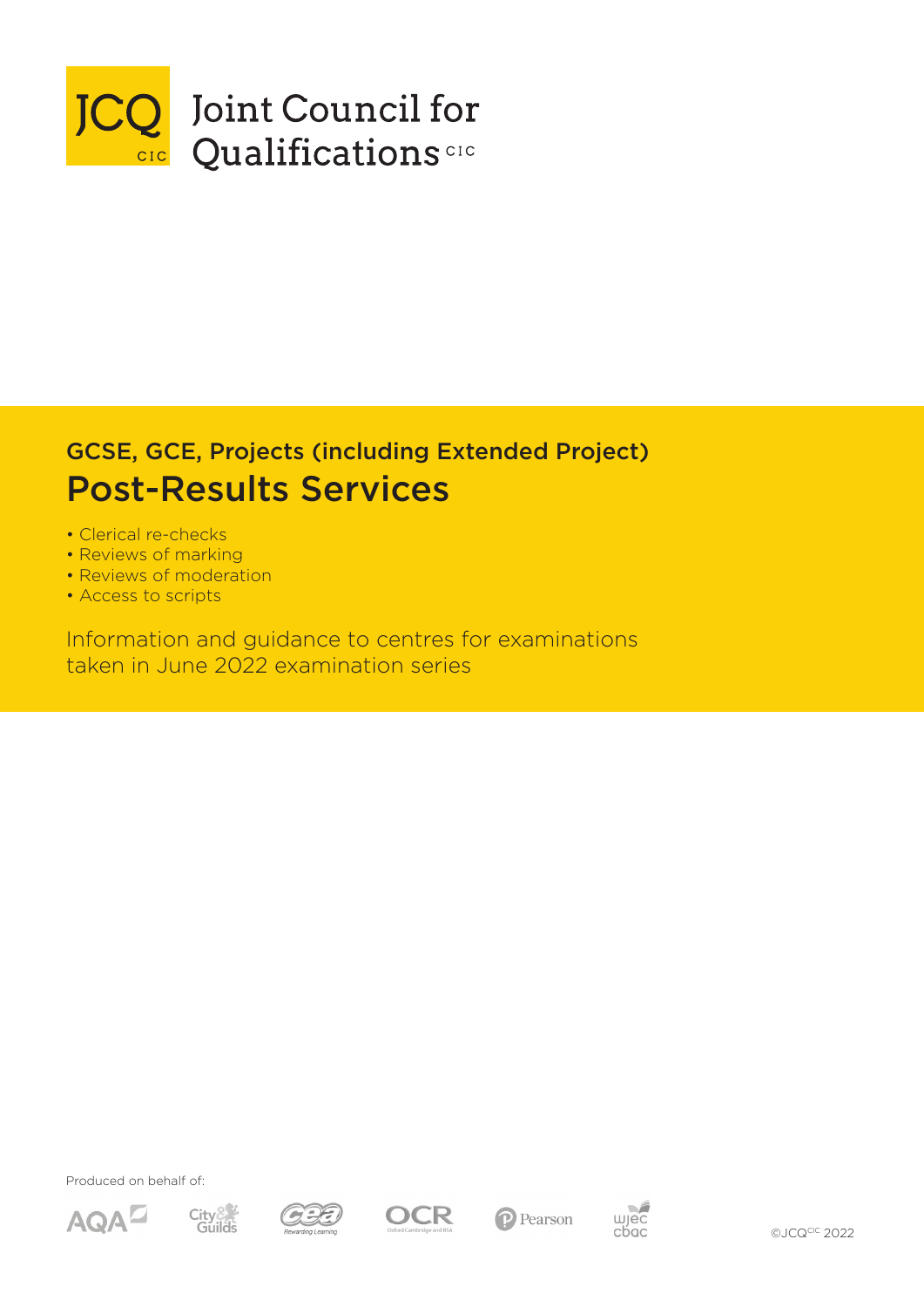## Awarding body contact points

| <b>Awarding body</b><br>Online registration, submission and<br><b>information</b> |                                                                                                                                                                                                                                            | <b>Telephone number</b>                                                     | <b>Postal address</b>                                                                                                                                            |  |
|-----------------------------------------------------------------------------------|--------------------------------------------------------------------------------------------------------------------------------------------------------------------------------------------------------------------------------------------|-----------------------------------------------------------------------------|------------------------------------------------------------------------------------------------------------------------------------------------------------------|--|
|                                                                                   | Please submit requests online                                                                                                                                                                                                              | (Only make requests<br>by form if online<br>application is not<br>possible) | (Only make requests by form<br>if online application is not<br>possible)                                                                                         |  |
| <b>AQA</b>                                                                        | Centre Services<br>https://onlineservices.aga.org.uk/                                                                                                                                                                                      | 0800 197 7162                                                               | Where centres are unable to<br>submit a request using Centre<br>Services, they should contact<br>AQA by phone                                                    |  |
| <b>CCEA</b>                                                                       | www.ccea.org.uk<br>To register please go online or contact<br>the Centre Support Section on 028 9026<br>1200 ext 2410 or 2443 or email<br>centresupport@ccea.org.uk                                                                        | Tel: 028 9026 1451<br>Fax: 028 9026 1290                                    | <b>CCEA</b><br>Clarendon Dock<br>29 Clarendon Road<br><b>Belfast</b><br>BT1 3BG                                                                                  |  |
| City & Guilds                                                                     | www.cityandguilds.com<br>For information please email<br>policy@cityandguilds.com                                                                                                                                                          | 0300 303 53 52                                                              | City & Guilds<br>1 Giltspur Street<br>London<br>EC1A 9DD                                                                                                         |  |
| <b>OCR</b>                                                                        | Interchange<br>www.ocr.org.uk<br>To register please visit www.ocr.org.uk or<br>contact the OCR Customer Support<br>Centre by phone                                                                                                         | 01223 553998                                                                | Where centres are unable to<br>submit a request using<br>Interchange, they should<br>contact the OCR Customer<br>Support Centre by phone                         |  |
| Pearson                                                                           | Edexcel Online<br>Home centres:<br>0344 463 2535<br>www.edexcelonline.com<br>To register for Edexcel Online please go<br>International centres:<br>+44 (0) 1204 770696<br>to:<br>https://qualifications.pearson.com/en/<br>contact-us.html |                                                                             | Where centres are unable to<br>submit a request using Edexcel<br>Online, they should contact the<br>Customer Service team by<br>phone                            |  |
| <b>WJEC</b>                                                                       | WJEC Secure Website<br>www.wjecservices.co.uk<br>To register please send an email request<br>to securewebsite@wjec.co.uk quoting<br>centre number, centre name and contact<br>name                                                         | 01443845619                                                                 | Post-Results Services<br><b>WJEC</b><br>Unit A16/17<br>Gwaelod Y Garth Road<br>Treforest Industrial Estate<br>Pontypridd<br>Rhondda Cynon Taf<br><b>CF37 5XF</b> |  |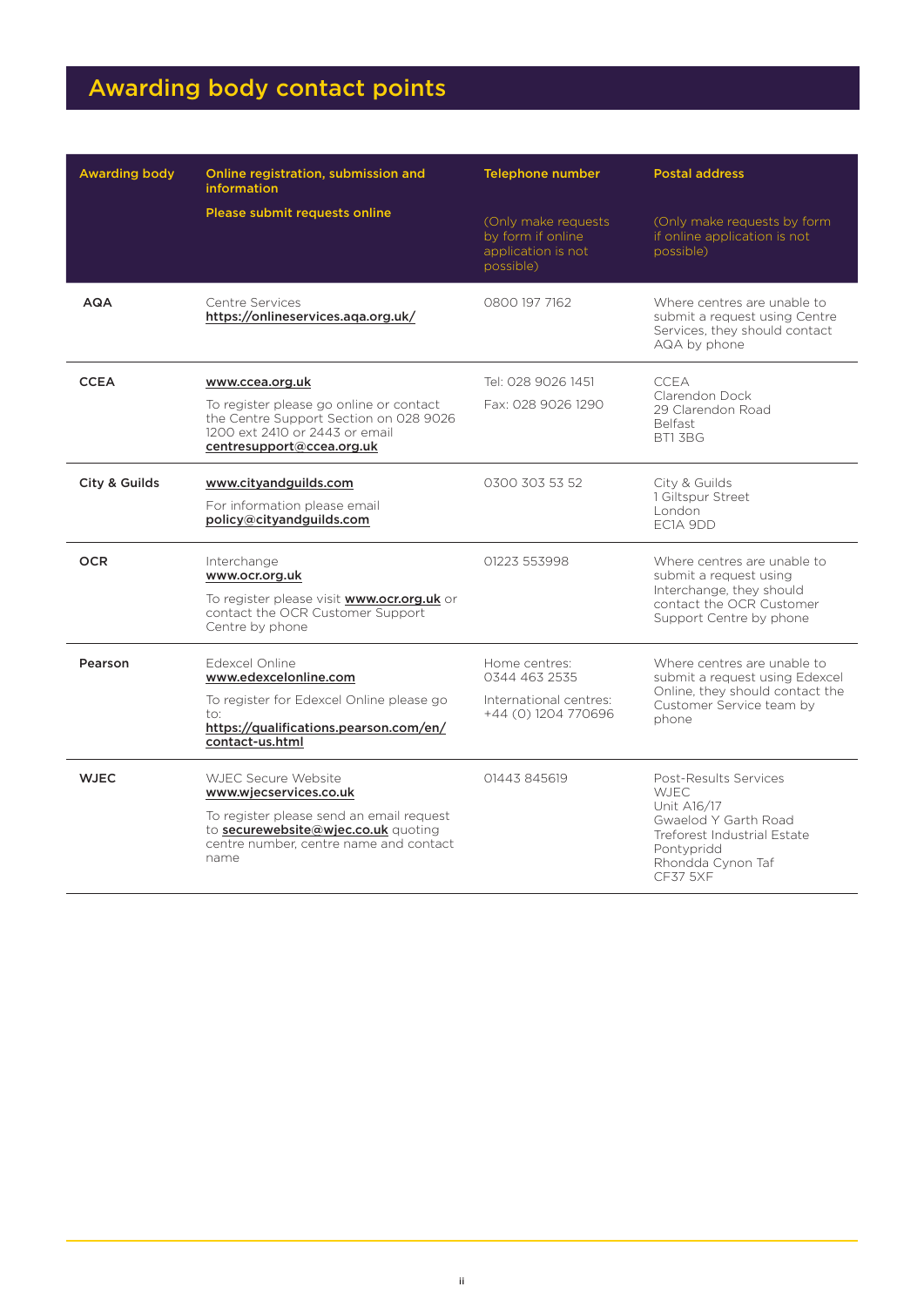## **Contents**

#### **Section One: General**

| 3. Fees |  |
|---------|--|

#### Section Two: Reviews of Results (RoRs) and appeals

#### **Section Three: Access to Scripts**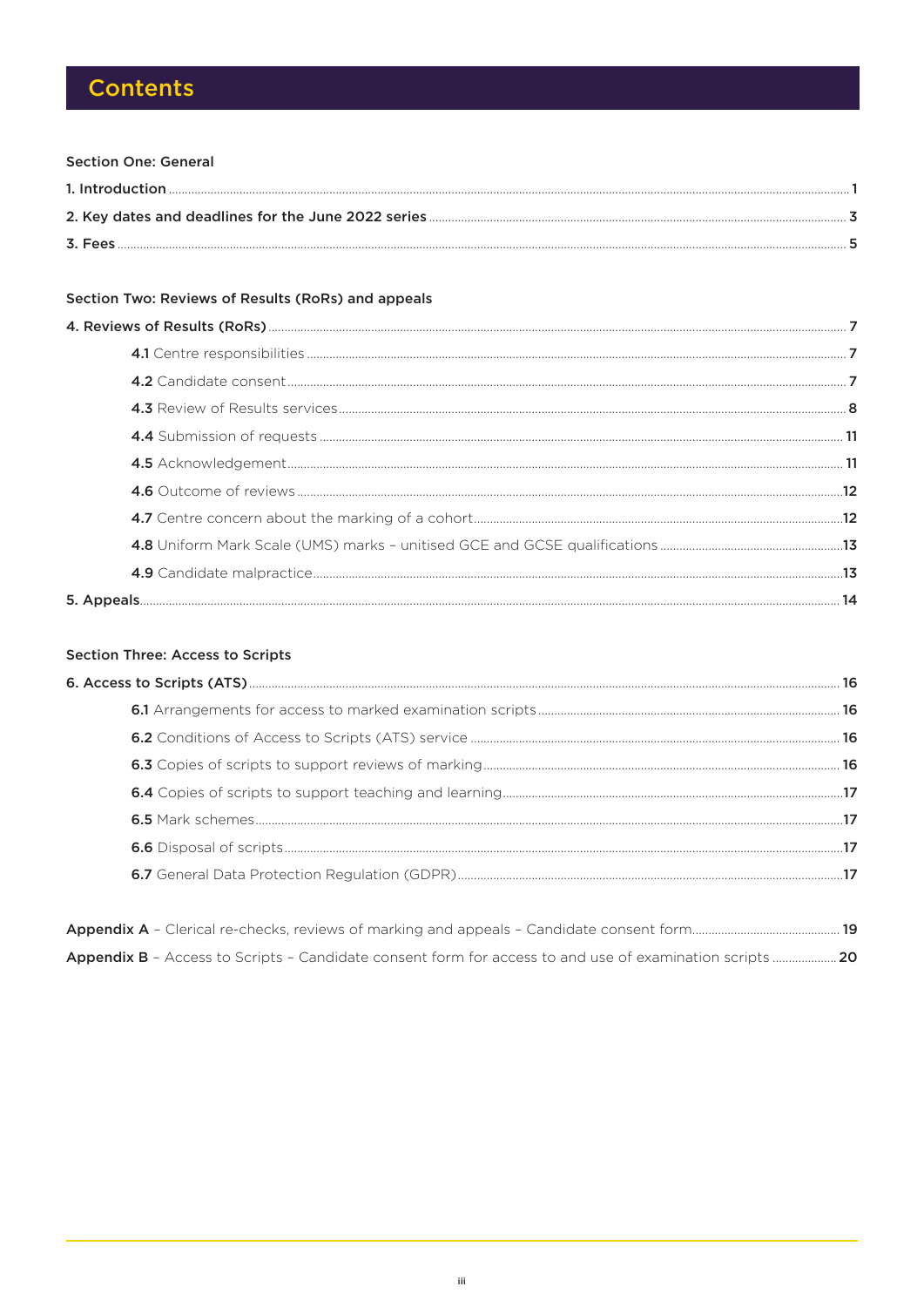## Section One: General

- 1. Introduction
- 2. Key dates and deadlines for the June 2022 series
- 3. Fees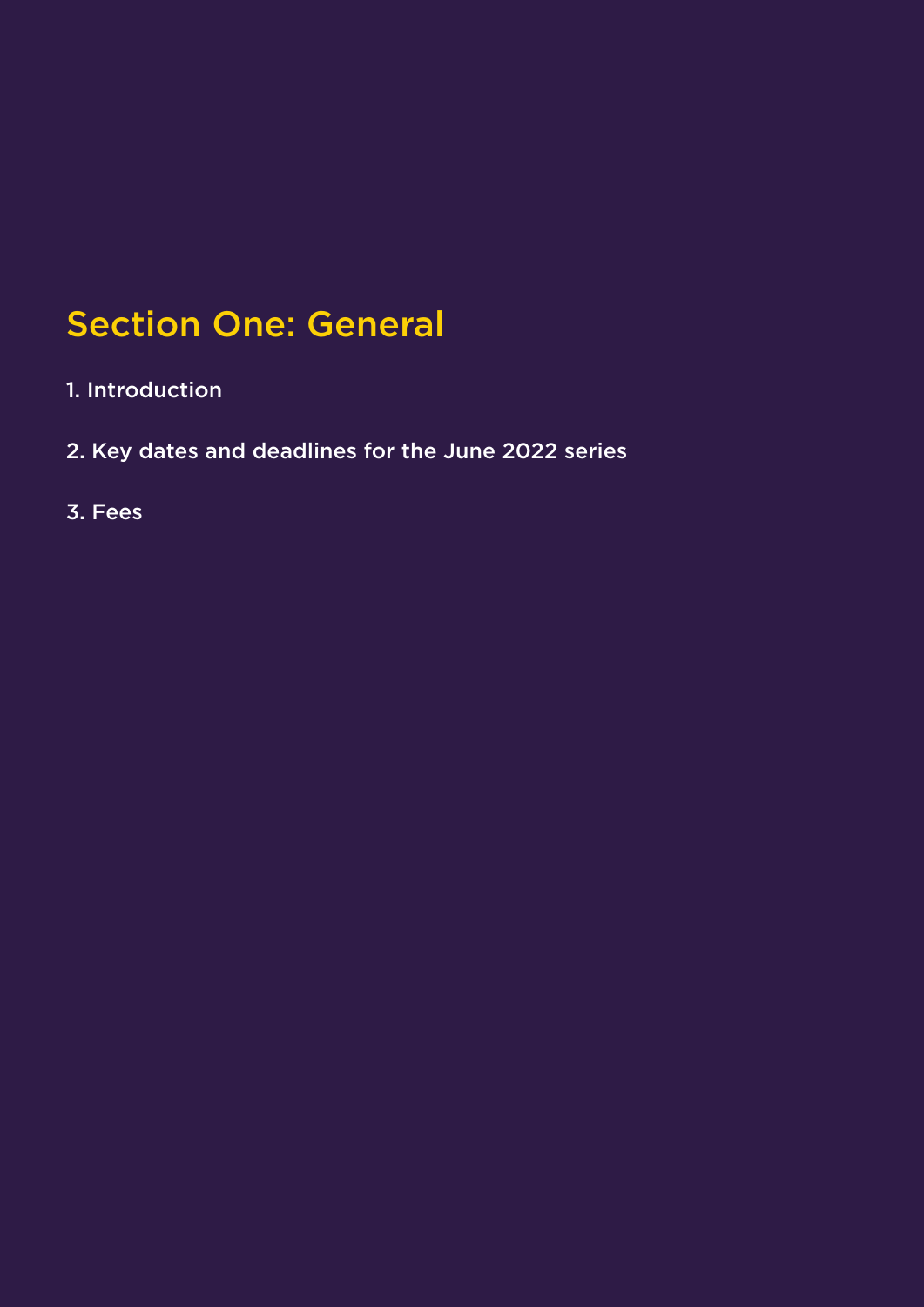## 1. Introduction

1.1 This booklet contains three sections:

- Section One: provides an overview of the post-results services process;
- Section Two: refers to Reviews of Results (clerical re-check, review of marking and appeals);
- **Section Three:** refers to Access to Scripts.

.

**1.2** This booklet sets out the common arrangements for post-results services. However, awarding bodies may offer additional post-results services. As the awarding bodies will publish their own administrative guidelines on post-results services, please read this booklet together with the information issued by the awarding bodies. Centres should refer to awarding bodies' websites.

1.3 This booklet **does not** cover missing and incomplete results services (MIRs) which address results reported as:

- 'No Result' (X);
- 'Partial Absence' (e.g. D#);
- 'Pending' (Q).

To query such a result, please refer to the relevant documentation supplied by the individual awarding body.

The awarding body will investigate the query and will report the outcome without charge. Most queries can be resolved on the designated results day through processing checks.

1.4 Candidates following unitised GCSE, GCE AS and GCE A-level specifications<sup>+</sup> who have achieved enough unit results for a qualification award, but have not claimed certification, may do so retrospectively through their centre. The centre must submit the request to the relevant awarding body before the published deadline for the series concerned. Each awarding body will publish its own administrative guidelines, which will detail the method of submitting requests and any fee for this service.

†Centres following unitised GCSE, GCE AS and GCE A-level specifications in Wales and Northern Ireland.

1.5 Where a centre has concerns about the marking of a component, reviews should be submitted as soon as possible for all candidates who wish to request a review. This will enable the awarding body to take a holistic view of the quality of marking and initiate any investigative action which may be required in a timely fashion.

Candidates **must** provide their written consent for reviews of marking.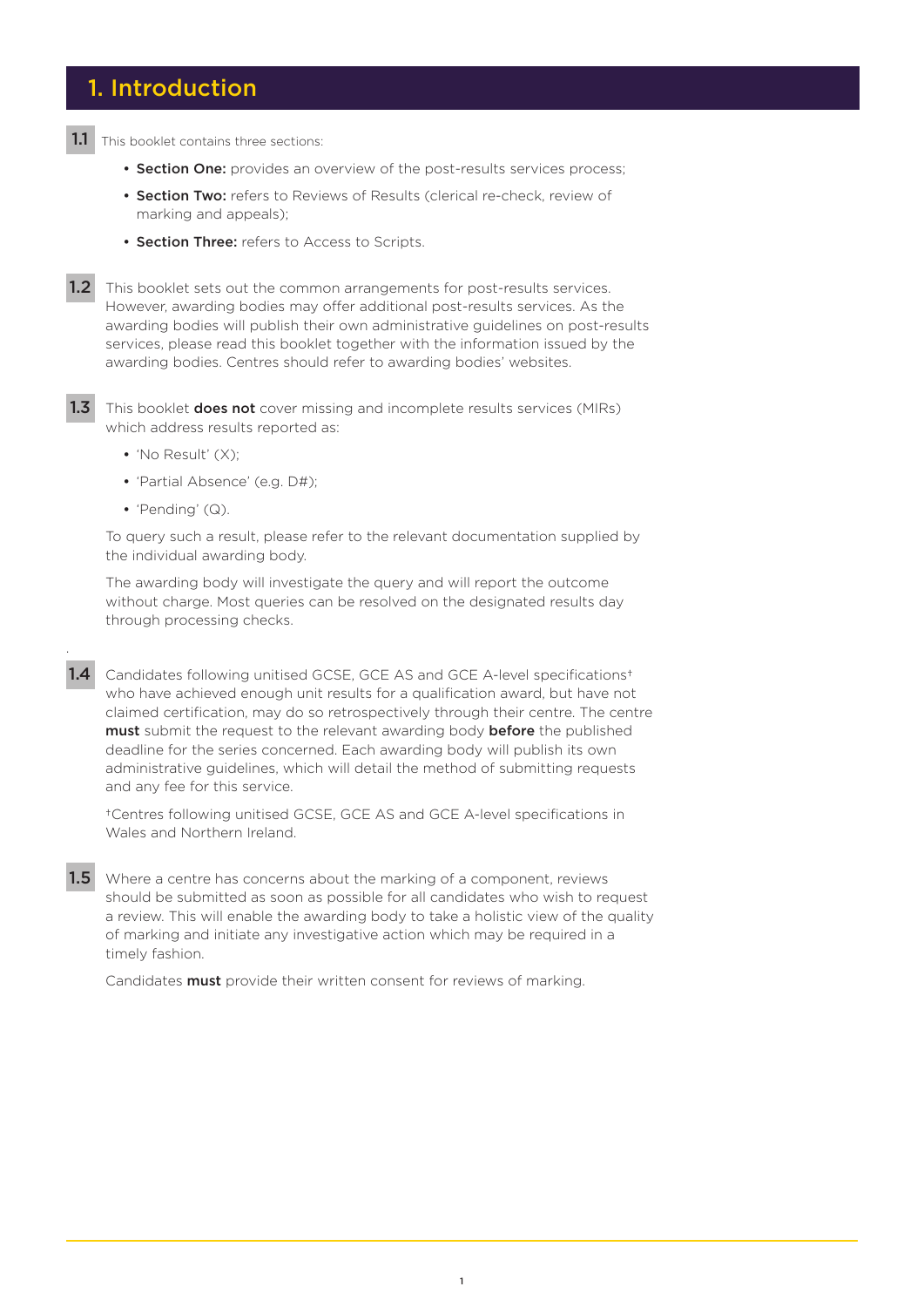Important: Awarding bodies strongly advise candidates and/or their centres to inform their university or college choices that a review of results has been requested. By informing them, they may be able to keep the candidate's place open until the review has been completed.

An awarding body **will not** inform UCAS or others that a review of marking has been requested. However, it will advise UCAS of any grade change arising from a review. Full details on the guidance provided by UCAS may be found at:

[https://www.ucas.com/undergraduate/results-confirmation-and-clearing/](https://www.ucas.com/undergraduate/results-confirmation-and-clearing/results/thinking-appealing-your-grades) [results/exam-reviews-and-appeals](https://www.ucas.com/undergraduate/results-confirmation-and-clearing/results/thinking-appealing-your-grades)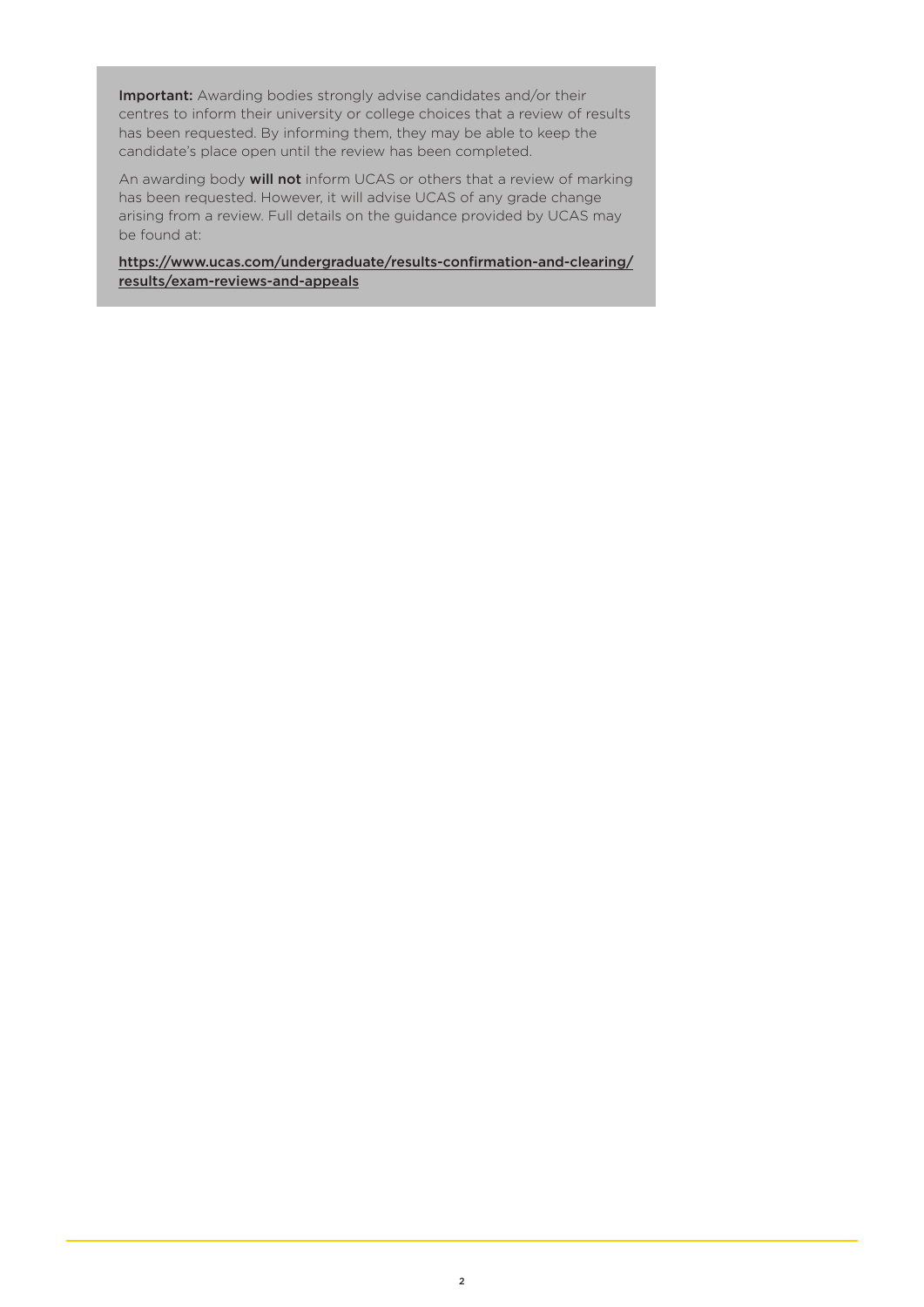## 2. Key dates and deadlines for the June 2022 series

2.1 To enable awarding bodies to provide an efficient service, it is essential that centres meet the following deadlines and key dates. Requests must be submitted to awarding bodies by the relevant closing date.

Centres must submit requests online via the awarding bodies' extranet sites.

2.2 Key dates and deadlines for the June 2022 series

| Key date     | <b>Reviews of Results (RoRs)</b>                                                                                                                                                                                                                                                                                                                                                                                                                            | <b>Access to Scripts (ATS)</b>                                                                                                                                                                                                                                                                                                                                                            |
|--------------|-------------------------------------------------------------------------------------------------------------------------------------------------------------------------------------------------------------------------------------------------------------------------------------------------------------------------------------------------------------------------------------------------------------------------------------------------------------|-------------------------------------------------------------------------------------------------------------------------------------------------------------------------------------------------------------------------------------------------------------------------------------------------------------------------------------------------------------------------------------------|
| 18 August    | • Issue of GCE AS and A-level results<br>• Issue of Extended Project results<br>• Clerical re-checks, reviews of marking and reviews<br>of moderation may be requested now                                                                                                                                                                                                                                                                                  | <b>GCE AS and A-level scripts</b><br>• Centres may request copies of GCE AS and<br>A-level scripts to support reviews of marking<br>and/or teaching and learning                                                                                                                                                                                                                          |
| 25 August    | • Issue of GCSE results<br>• Issue of Foundation and Higher Project results<br>• Clerical re-checks, reviews of marking and reviews<br>of moderation may be requested now                                                                                                                                                                                                                                                                                   | <b>GCSE scripts</b><br>• Centres may request copies of GCSE scripts to<br>support reviews of marking and/or teaching<br>and learning                                                                                                                                                                                                                                                      |
| 25 August    | • DEADLINE for awarding bodies to receive<br>requests for Priority Service 2 reviews of marking<br>(GCE A-level qualifications only)                                                                                                                                                                                                                                                                                                                        |                                                                                                                                                                                                                                                                                                                                                                                           |
| 1 September  |                                                                                                                                                                                                                                                                                                                                                                                                                                                             | • <b>DEADLINE</b> for awarding bodies to receive<br>requests for copies of GCE AS and A-level<br>scripts to support reviews of marking<br>(Two weeks after the publication of GCE AS<br>and A-level results)                                                                                                                                                                              |
| 8 September  |                                                                                                                                                                                                                                                                                                                                                                                                                                                             | • Latest date by which centres will receive<br>copies of GCE AS and A-level scripts to<br>support reviews of marking<br>(Three weeks prior to the deadline for requesting<br>GCE AS and A-level Reviews of Results)                                                                                                                                                                       |
| 8 September  |                                                                                                                                                                                                                                                                                                                                                                                                                                                             | • DEADLINE for awarding bodies to receive<br>requests for copies of GCSE scripts to support<br>reviews of marking<br>(Two weeks after the publication of GCSE results)                                                                                                                                                                                                                    |
| 15 September |                                                                                                                                                                                                                                                                                                                                                                                                                                                             | • Latest date by which centres will receive copies<br>of GCSE scripts to support reviews of marking<br>(Two weeks prior to the deadline for<br>requesting GCSE Reviews of Results)                                                                                                                                                                                                        |
| 20 September | • DEADLINE for awarding bodies to receive<br>requests for late subject awards (Unitised GCSE,<br>GCE AS and A-level qualifications in Wales and<br>Northern Ireland)                                                                                                                                                                                                                                                                                        |                                                                                                                                                                                                                                                                                                                                                                                           |
| 29 September | • DEADLINE for GCE AS and A-level Reviews of<br>Results (RoRs): Last date for awarding bodies to<br>receive requests<br>(Three weeks after centres have received copies<br>of GCE AS and A-level scripts to support reviews<br>of marking)<br>• DEADLINE for GCSE Reviews of Results (RoRs):<br>Last date for awarding bodies to receive requests<br>(Two weeks after centres have received copies of<br><b>GCSE scripts</b> to support reviews of marking) | • DEADLINE for awarding bodies to receive<br>requests for copies of GCE AS and A-level<br>scripts to support teaching and learning<br>(Six weeks after the publication of GCE AS<br>and A-level results)<br>• DEADLINE for awarding bodies to receive<br>requests for copies of GCSE scripts to support<br>teaching and learning<br>(Five weeks after the publication of GCSE<br>results) |

Please refer to the awarding bodies' websites for key dates and deadlines for other qualifications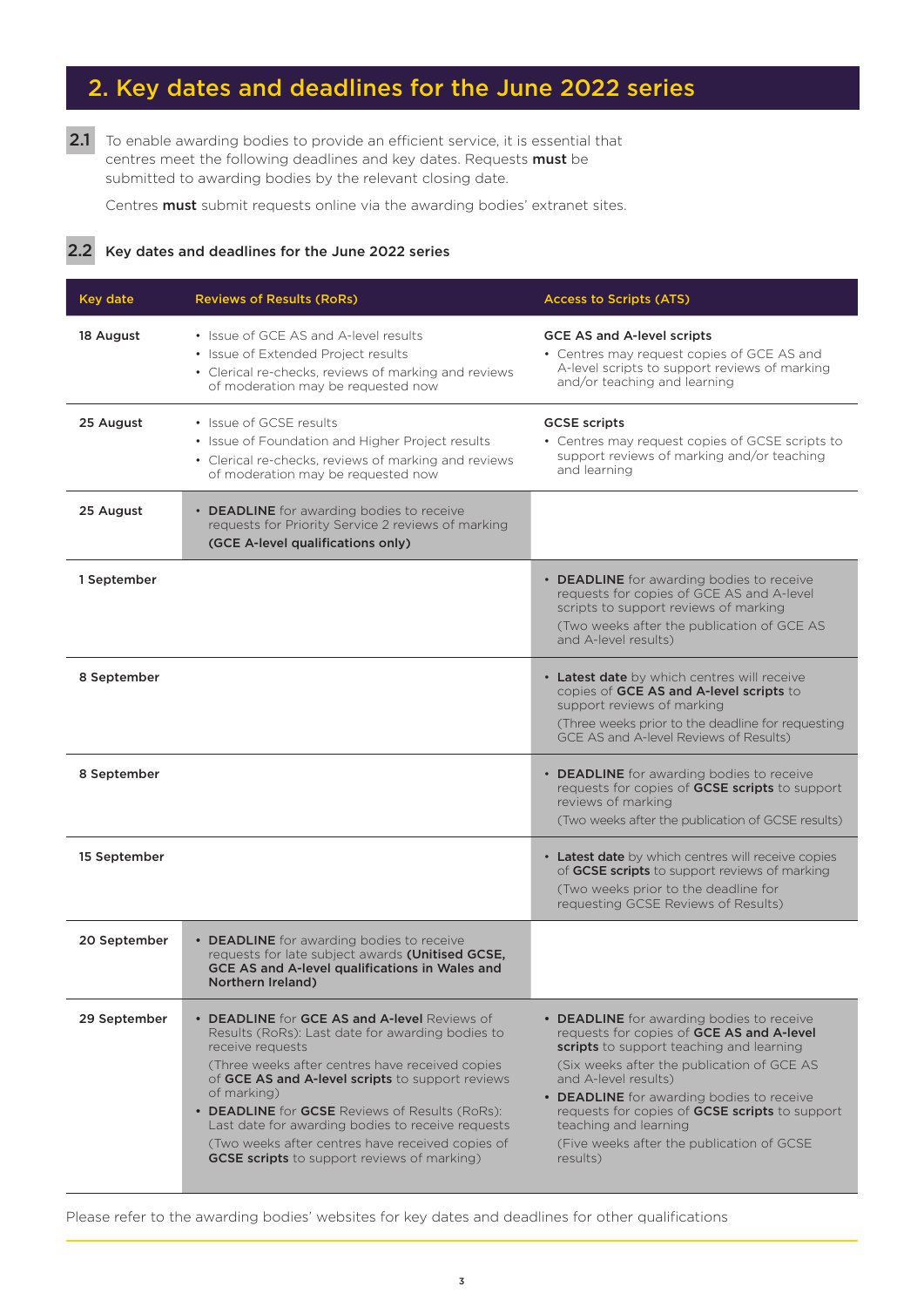

#### 2.3 Requests received after the respective closing date will not be accepted. Further information can be found in **section 4.5 - Acknowledgement.**

2.4 The receipt of scripts may be delayed if a centre has requested a review of marking in the same unit/component. In exceptional cases, where results have been issued after the normal publication date, the closing date for requests will be extended by the same period as the delay.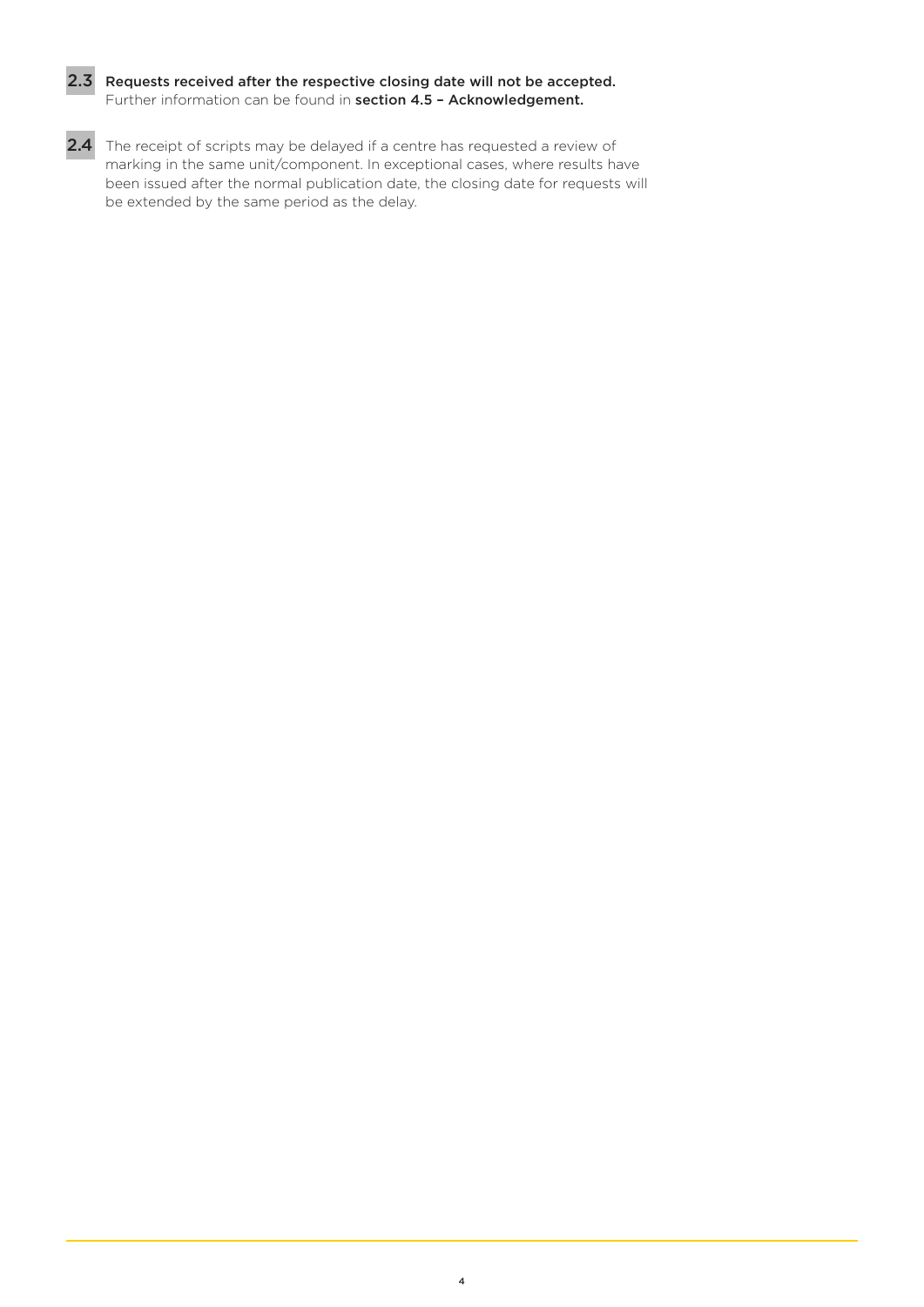## 3. Fees

3.1 Fees for post-results services (Access to Scripts, clerical re-checks, reviews of marking and reviews of moderation) are set independently and published by awarding bodies.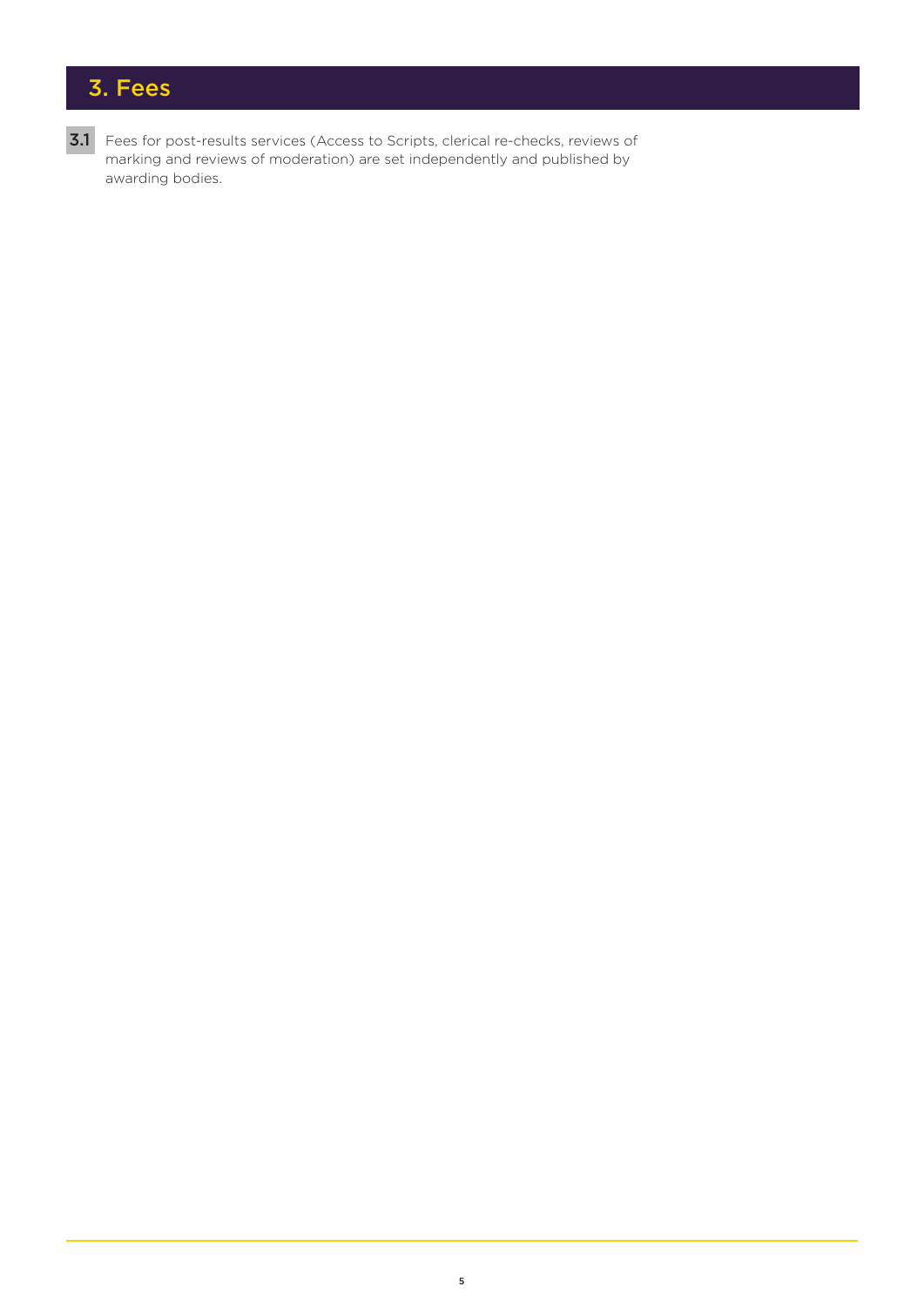## Section Two : Reviews of Results (RoRs) and appeals

- 4. Reviews of Results (RoRs)
- 5. Appeals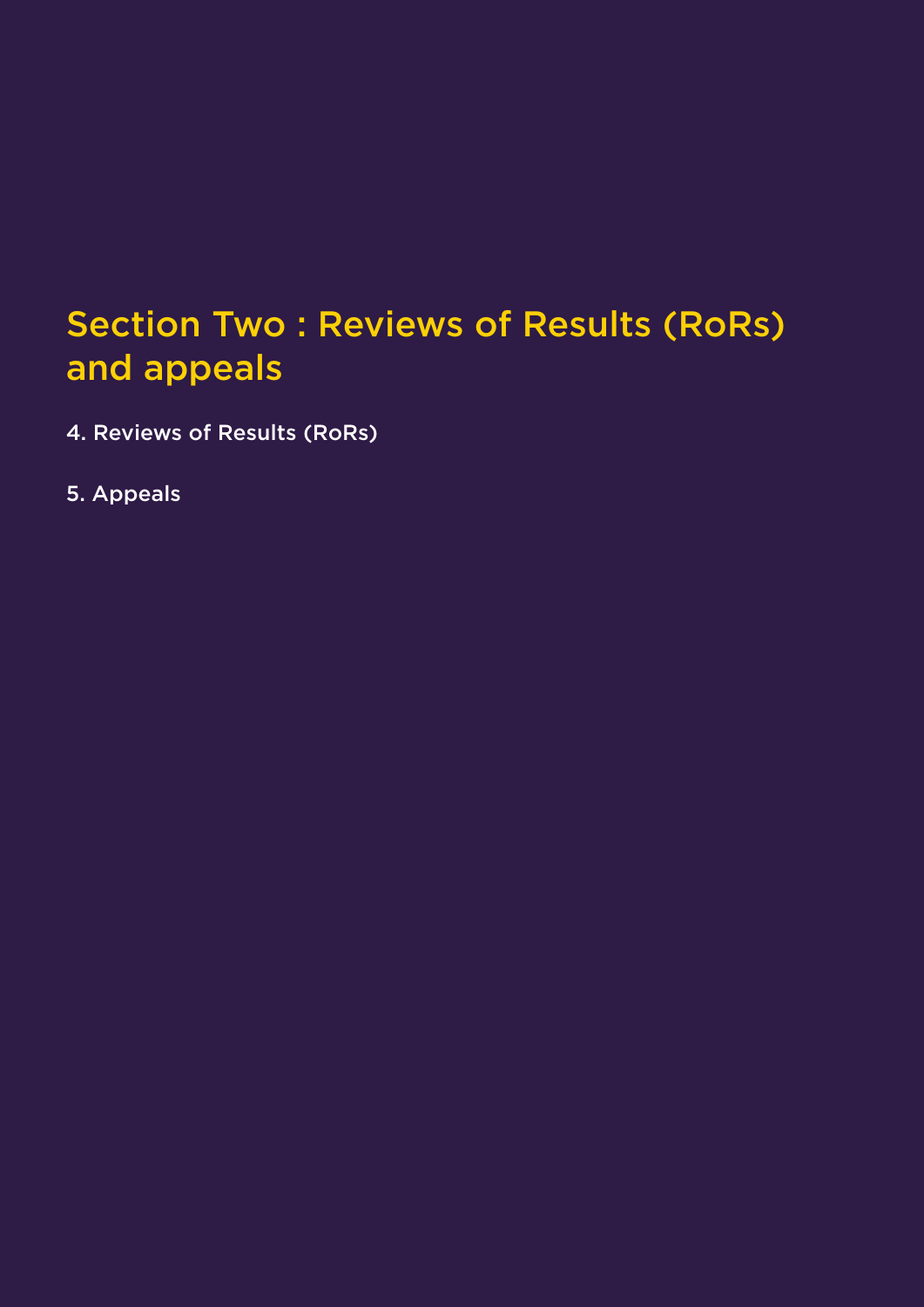## 4. Reviews of Results (RoRs)

#### 4.1 Centre responsibilities

4.1.1 Relevant centre staff must be fully aware of the post-results process, including the published deadlines for clerical re-checks, reviews of marking and reviews of moderation.

Centres must make candidates aware of the arrangements for clerical rechecks, reviews of marking and reviews of moderation prior to the issue of results. Where requested, centres must also provide candidates, as soon as possible, with a statement of the arrangements.

Senior members of centre staff must be accessible to candidates immediately after the publication of results so that results may be discussed, and decisions made on the submission of reviews of marking. Candidates **must** be informed of the periods during which centre staff will be available so that they may plan accordingly.

For internal candidates, awarding bodies will **only** accept requests for reviews of marking from centres and not from candidates or their parents. Centres must ensure that they have a process in place for internal candidates to appeal the centre's decision not to pursue a review of marking.

Private candidates are encouraged to submit requests for reviews of marking via their centre. However, they may submit a request directly to an awarding body. Private candidates are identified by the centre when submitting entries. Awarding bodies will use this information to validate requests that come directly from candidates. The awarding body will advise private candidates of the process for reviews of marking.

#### 4.2 Candidate consent

4.2.1 Centres must obtain written candidate consent for clerical re-checks and reviews of marking, as with these services candidates' marks and subject grades may be lowered. Failure to do so is considered centre malpractice.

Candidate consent for clerical re-checks and reviews of marking must be obtained after the publication of results.

- Candidates **must** be informed that their marks and subject grades could go down as well as up and **must** provide their written consent **before** a request is submitted. (A suggested form for centres to use is included as Appendix A. Written consent from the candidate is also acceptable by email.)
- An online request carries with it confirmation to the awarding body that the candidate's written consent has been obtained. (The submission of a signed request form does likewise.)
- Consent forms or emails from candidates must be retained by the centre and kept for at least six months following the outcome of the clerical recheck or review of marking or any subsequent appeal. The awarding bodies reserve the right to request such documentation.
- 4.2.2 Written candidate consent is not required for a review of moderation. Candidates' marks may be lowered but their published subject grades will not be lowered in the series concerned. However, centres should be aware that a lowered mark may be carried forward to future certification. For example, if a non-examination assessment mark which contributes to an AS award (unitised GCE AS qualification) is lowered because of a review of moderation, the AS grade will be protected, but the lower mark will contribute to any subsequent A-level award (unitised GCE A-level qualification).

Centres must therefore ensure that candidates are made aware that a mark for a NEA component may be lowered which could affect future certification.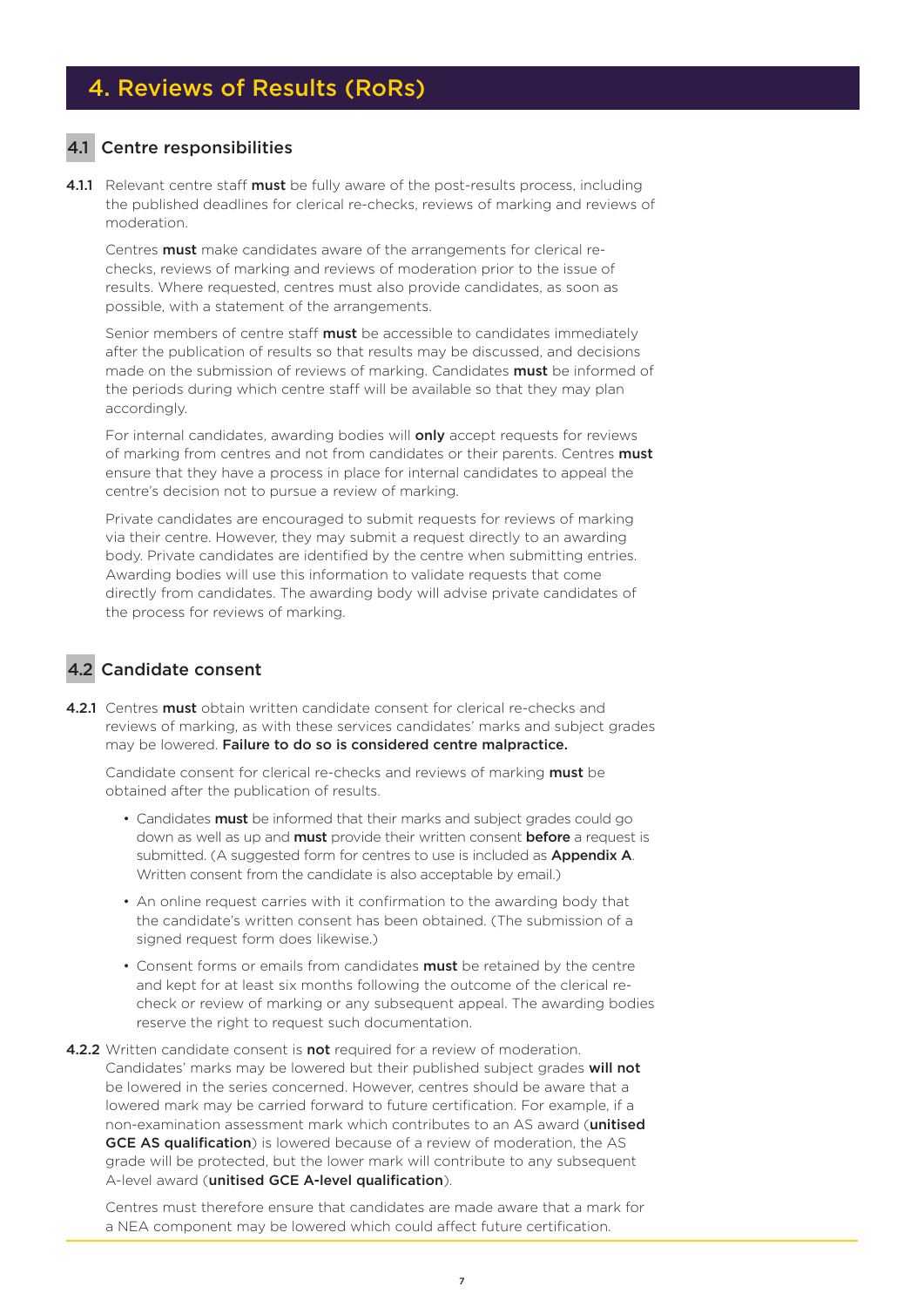#### 4.3 Review of Results services

#### 4.3.1 Service 1 (Clerical re-check)

- Submit the request online.
- Candidate consent is required and must be held on file by the centre (see section 4.2).
- The request must be received by the awarding body by 29 September 2022.
- The deadline for completion is within 10 calendar days of the awarding body receiving the request.

This service will include the following checks:

- that all parts of the script have been marked;
- the totalling of marks;
- the recording of marks.

The outcome of the clerical re-check will be reported along with a statement of the total marks awarded for each unit, or component, included in the enquiry.

#### Only Service 1 clerical re-checks can be requested for objective tests (multiple choice tests).

#### 4.3.2 Service 2 (Review of marking)

This is a post-results review of the original marking to ensure that the mark scheme has been applied correctly.

A marking error can occur because of:

- an administrative error;
- a failure to apply the mark scheme where a task has only a 'right' or 'wrong' answer;
- an unreasonable exercise of academic judgement.

The awarding body will train its reviewers to conduct reviews of marking accurately and consistently. Reviewers will not re-mark the script. They will only act to correct any errors identified in the original marking.

#### The service is available for externally assessed components of both unitised and linear GCE and GCSE specifications.

- Submit the request online.
- Candidate consent is required and must be held on file by the centre (see section 4.2).
- The request must be received by the awarding body by 29 September 2022.
- The deadline for completion is within 20 calendar days of the awarding body receiving the request.

This service will include:

- the clerical re-checks detailed in Service 1;
- a review of marking as described above.

Where a centre is concerned about the marking of an entire centre cohort, please refer to section 4.7.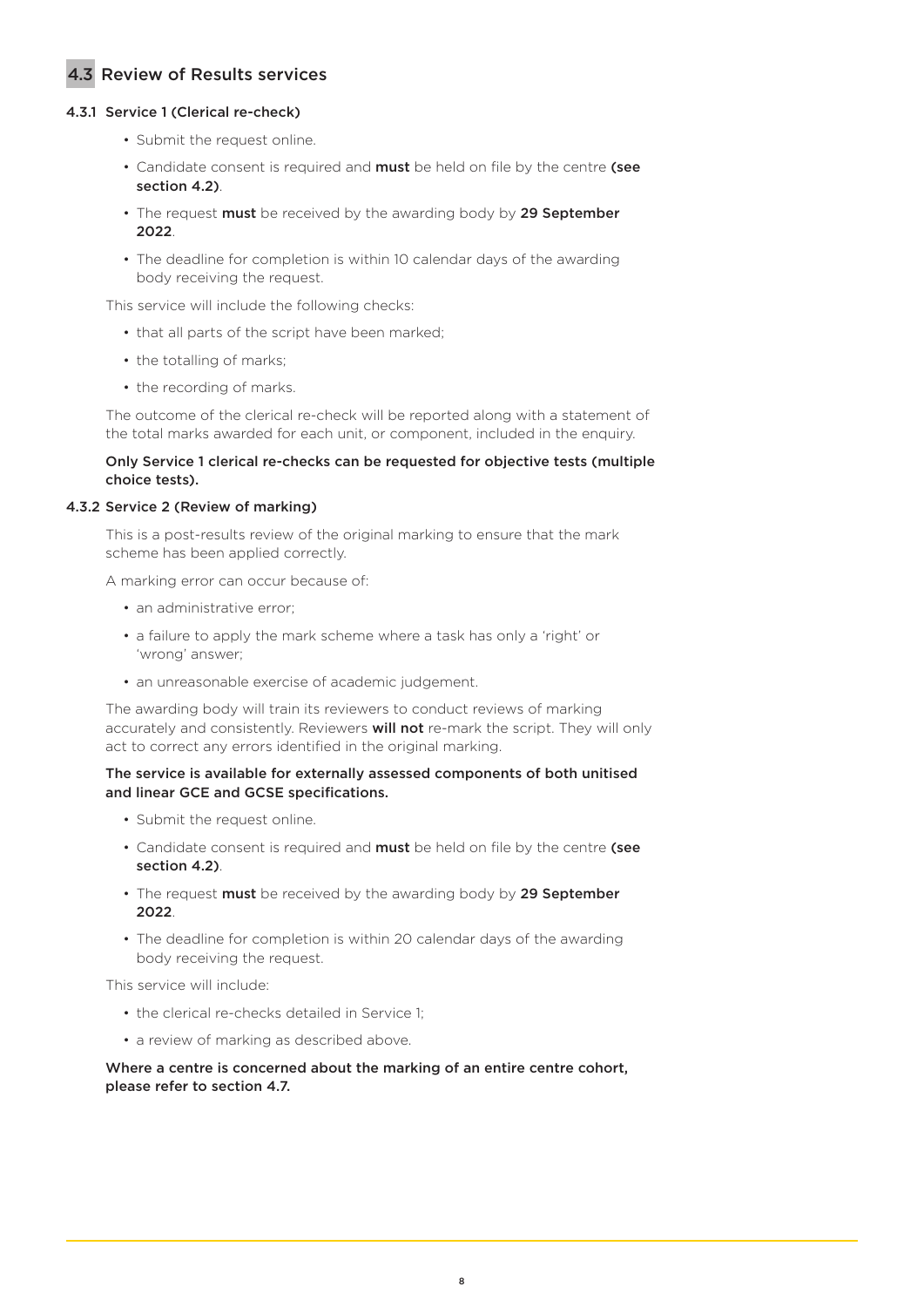Centres are strongly advised to submit requests for reviews of marking for any candidate, by subject, for whom they have concerns at the earliest opportunity. This should include all components/units, looking at the subject, where the centre considers a marking error may have occurred. The awarding body will then be able to take a holistic view of the quality of marking and initiate any investigative action which may be required in a timely fashion.

Changes to candidates' results arising from a review of marking **cannot** lead to a subsequent late request for a review of moderation.

#### 4.3.3 Priority Service 2 (Review of marking)

#### The service is available for externally assessed components of both unitised and linear GCE A-level specifications.

This is a priority review of the original marking to ensure that the mark scheme has been applied correctly.

A marking error can occur because of:

- an administrative error:
- a failure to apply the mark scheme where a task has only a 'right' or 'wrong' answer;
- an unreasonable exercise of academic judgement.

The awarding body will train its reviewers to conduct reviews of marking accurately and consistently. Reviewers **will not** re-mark the script. They will only act to correct any errors identified in the original marking.

Important: Awarding bodies strongly advise candidates and/or their centres to inform their university or college choices that a review of results has been requested. By informing them, they may be able to keep the candidate's place open until the review has been completed.

An awarding body **will not** inform UCAS or others that a review of marking has been requested. However, it will advise UCAS of any grade change arising from a review. Full details on the guidance provided by UCAS may be found at:

#### [https://www.ucas.com/undergraduate/results-confirmation-and-clearing/](https://www.ucas.com/undergraduate/results-confirmation-and-clearing/results/thinking-appealing-your-grades) [results/exam-reviews-and-appeals](https://www.ucas.com/undergraduate/results-confirmation-and-clearing/results/thinking-appealing-your-grades)

- Submit the request online.
- Candidate consent is required and must be held on file by the centre (see section 4.2).
- The request must be received by the awarding body no later than 25 August 2022 (seven days after the publication of GCE A-level results).
- The deadline for completion is within 15 calendar days of the awarding body receiving the request.

Centres are strongly advised to submit requests for reviews of marking for any candidate, by subject, for whom they have concerns at the earliest opportunity. This is particularly so regarding priority reviews of marking where the candidate's university or college place may be at stake. This should include all components/units, looking at the subject as a whole, where the centre considers a marking error has occurred. The awarding body will then be able to take a holistic view of the quality of marking and initiate any investigative action which may be required in a timely fashion.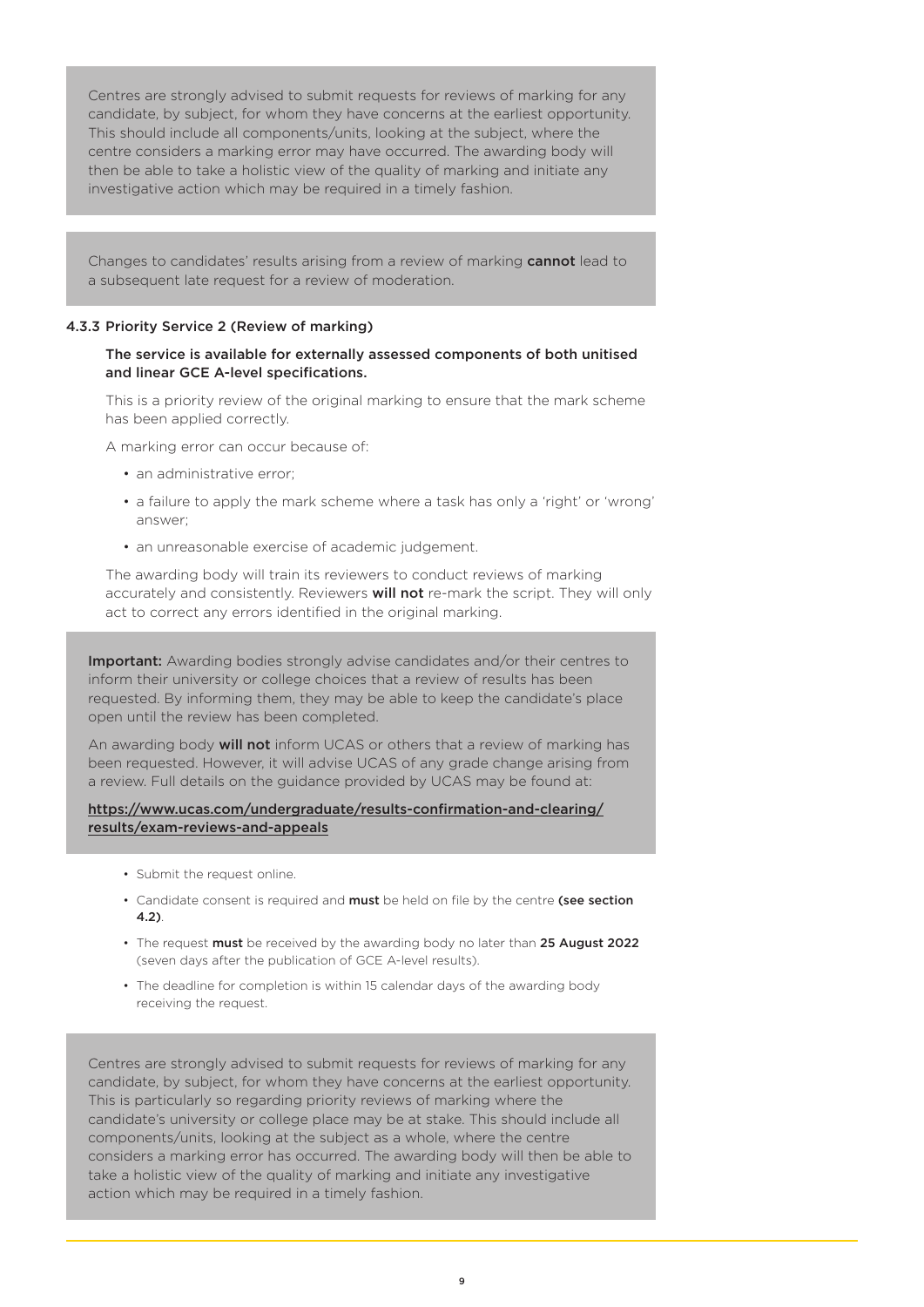If a GCE A-level candidate is thinking of having a Priority Service 2 review of marking, please refer to the relevant awarding body's website to understand the implications of requesting a copy of the script.

#### 4.3.4 Service 3 (Review of moderation)

This is a review of the original moderation to ensure that the assessment criteria have been fairly, reliably and consistently applied. It is not a re-moderation of candidates' work. The awarding body will have trained its reviewers to conduct reviews of moderation accurately and consistently.

Please note that if your centre's internally assessed marks (coursework or nonexamination assessment) have been accepted without change by an awarding body, this service will not be available.

- Submit the request online.
- Candidate consent is not required (see section 4.2).
- The request must be received by the awarding body by 29 September 2022.
- The deadline for completion is up to 35 calendar days after the reviewer has received the original sample of work from the centre. This is due to the complexities of the process such as co-ordination between the centre and the moderator.
- Centres should inform A-level candidates that reviews of moderation may not necessarily be completed to meet individual universities' deadlines.
- The review of moderation will be undertaken on the original sample of candidates' work.
- A review of moderation cannot be undertaken upon the work of an individual candidate or the work of candidates not in the original sample.

A review of moderation **cannot** be undertaken where a mark for an internally assessed component has been transferred to a subsequent series.

Centres who are in possession of the original sample of work **must** ensure it is ready for despatch. They will be provided with the details of a reviewer to whom the work should be sent. Centre assessed work must not be sent at the time of submitting the review of moderation.

Work submitted for a review of moderation must

- be despatched to the reviewer within three working days following the receipt of instructions from the awarding body. Failure to meet this undertaking may delay the outcome of the review or result in the review being cancelled;
- be the original work submitted for moderation;
- have been kept under secure conditions and not returned to the candidates.

This service **cannot** be undertaken on ephemeral material unless suitable evidence (such as the media recording of theatrical performances) can be provided.

Centres should note that there may be a need for them to retain a copy of the work, if a candidate intends to re-submit work at the next assessment opportunity.

Centres operating as part of a consortium **must** submit requests on behalf of all centres within the consortium. Individual centres within the consortium cannot request a review of moderation solely on their own behalf.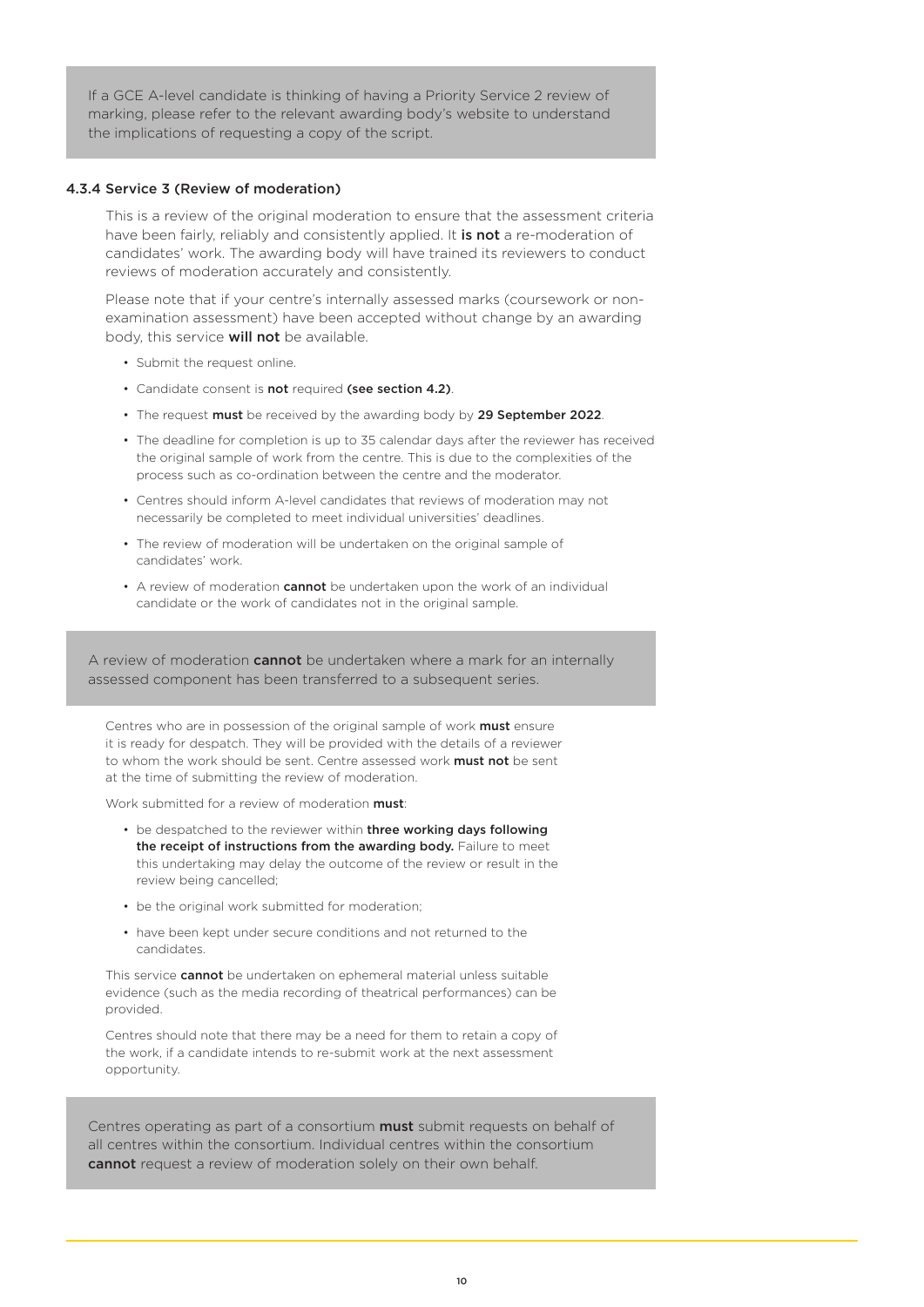Changes to candidates' results arising from a review of moderation **cannot** lead to a subsequent late request for a review of marking of a written examination component.

#### 4.4 Submission of requests

Centres **must** submit requests online via the awarding bodies' extranet sites.

- **4.4.1** The published post-results services are the only mechanism by which concerns about errors in the original marking will be addressed.
- 4.4.2 Where a centre is unable to use an awarding body's extranet site, the centre must contact the individual awarding body immediately by telephone.
- **4.4.3** Letters of concern **cannot** be accepted as requests. Centres with such concerns must use the published post-results services. Centres must not submit letters of concern with their requests.
- 4.4.4 All requests for internal candidates must be submitted (and thus supported by the centre) by an authorised member of centre staff. Before submitting a request, centres should check all details are correct including candidate name, number and component code.

Requests for private candidates may either be submitted through the centre or submitted directly to an awarding body.

Awarding bodies **will not** accept requests submitted by any other individuals, e.g. by parents/carers.

- 4.4.5 Centres must have in place a published formal appeals procedure for use in cases where centres and candidates, or their parents/carers, cannot agree as to whether a review of results should be submitted. The formal appeals procedure must be made widely available. Centres must therefore draw the appeals procedure to the attention of candidates and their parents/carers. In deciding whether to support a review of results, centres should take account of all relevant factors and afford candidates or their parents/carers a reasonable opportunity to express their views. Centres are encouraged to extend the formal appeals procedure to any private candidates. As regards internal candidates, awarding bodies can only enter into discussions over post-results services with centres. Awarding bodies will accept requests for post-results services directly from private candidates.
- 4.4.6 Candidates must provide their written consent for clerical re-checks and reviews of marking after the publication of results (see section 4.2).
- 4.4.7 Requests for unitised subjects must be made within the enquiry period immediately following the publication of results for the unit. Requests cannot be made retrospectively for previous series.
- 4.4.8 Please see awarding body contact points (inside front cover) for details of submitting requests to awarding bodies.
- 4.4.9 Awarding bodies may not cancel an enquiry after submission.

#### 4.5 Acknowledgement

- 4.5.1 All requests will be acknowledged within 7 working days.
- 4.5.2 If an acknowledgement is not received within this period, centres should presume that the request has not been received and **must** contact the awarding body *immediately*. Centres should also regularly check the progress of the request.
- 4.5.3 If contact is not made until after the deadline for submission of post-results services, the awarding body is not obliged to proceed with the request online.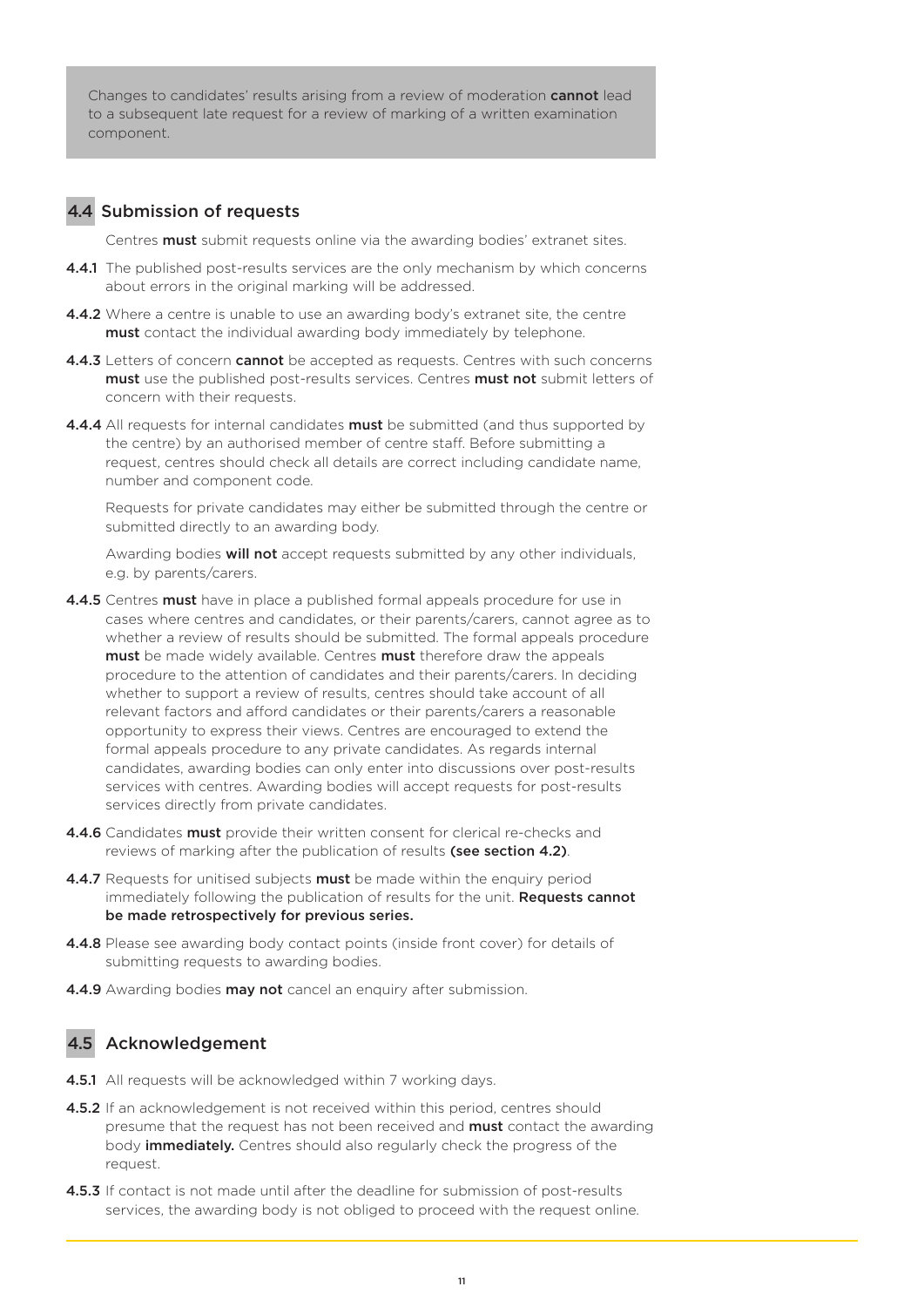### 4.6 Outcome of reviews

- **4.6.1** The outcome of each review will be confirmed by the respective awarding body.
- **4.6.2** The awarding body will provide a reason for the decision of a review of marking. If the mark has changed, the reason will either be that an administrative error has occurred or there was a marking error. A marking error would occur where an examiner has not correctly applied the mark scheme or any other relevant procedure, i.e.
	- if the 'right' mark was not given in a task where there is a 'right' or 'wrong' mark;
	- if there has been an unreasonable exercise of academic judgement†.

**4.6.3** There are three possible outcomes arising from a review of moderation:

- no change to the original moderation decision;
- a correction to the original moderation decision;
- reinstatement of centre marks.

For the first two outcomes awarding bodies will provide a reason.

- 4.6.4 Where a grade changes and a certificate has previously been issued, a replacement will be provided showing the revised grade once the centre has returned the original certificate to the awarding body.
- 4.6.5 UCAS will be advised of any changes to GCE grades. (Centres must familiarise themselves with UCAS arrangements:

#### [https://www.ucas.com/advisers/?tile=tile-471\)](https://www.ucas.com/advisers/?tile=tile-471).

**4.6.6** Where there has been a reduction in marks or a downgrade following a review of marking, the request **cannot** be revoked and the original mark or grade will not be reinstated.

#### 4.7 Centre concern about the marking of a cohort

- 4.7.1 If a centre has concerns about one of its component/subject cohorts, then it should submit requests for reviews of marking for **all** candidates they believe to be affected. This will enable the awarding body to take a holistic view of the quality of marking and allow them to take any corrective action which may be required in a timely fashion.
- 4.7.2 Centres must obtain written candidate consent for reviews of marking after the publication of results, as with these services, candidates' marks and subject grades may be lowered.

Candidates must be informed of this possible outcome and provide their written consent **before** an application is submitted. A suggested form for centres to use is included as **Appendix A**. Written consent from the candidate is also acceptable by email.

Consent forms or emails from candidates must be retained by the centre and kept for at least six months following the outcome of the review of marking or any subsequent appeal. The awarding bodies reserve the right to inspect such documentation.

An online request carries with it confirmation to the awarding body that the candidate's written consent has been obtained. The submission of a signed request form does likewise.

4.7.3 An awarding body is obliged to take further investigative action if there is a significant trend in under or over marking.

<sup>†</sup> An academic judgement is what is involved when assessing. It is possible for different examiners reasonably to reach different judgements. Unreasonableness in academic judgement occurs where the mark given is one that no reasonable examiner could properly have awarded.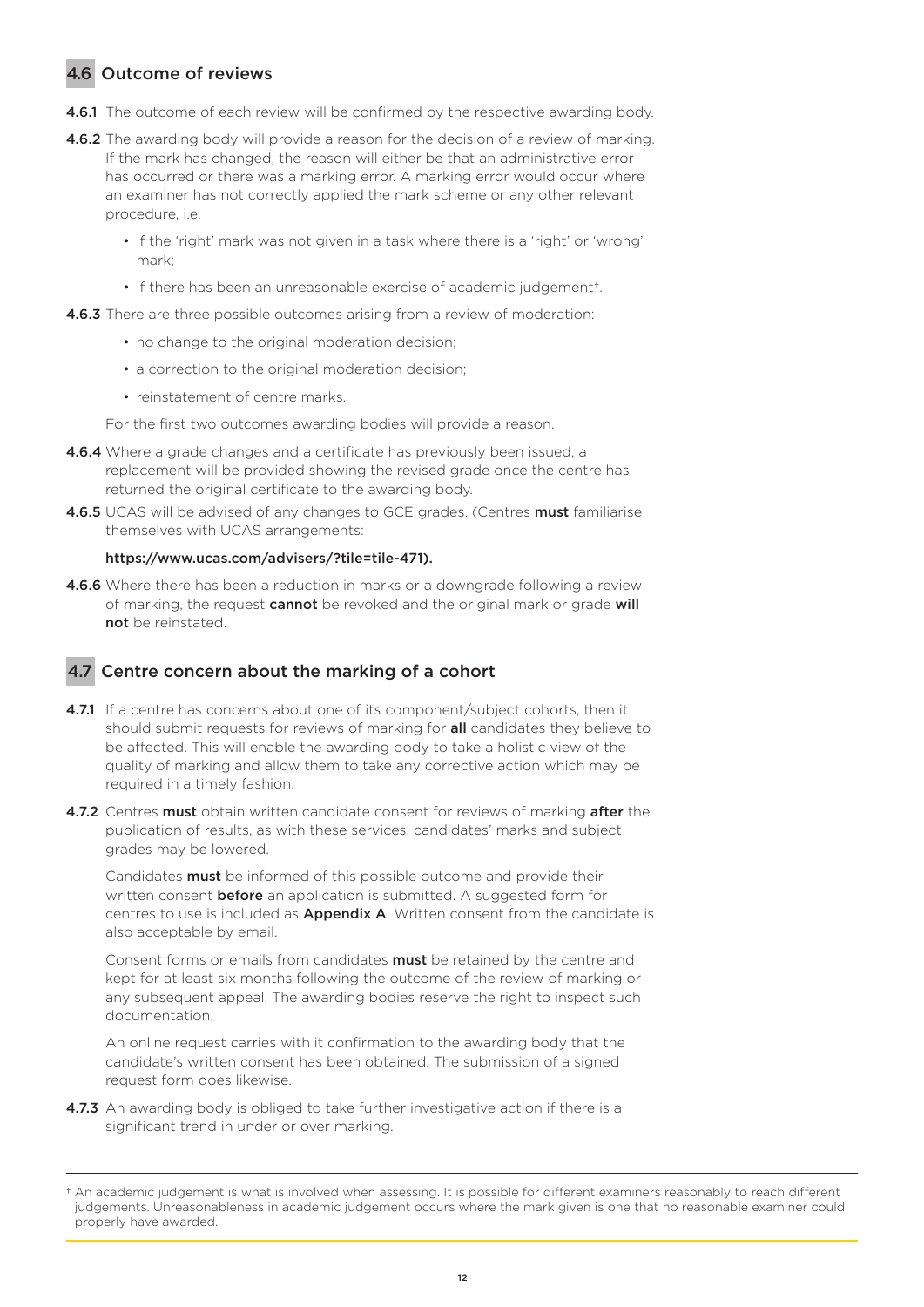4.7.4 Where an awarding body initiates investigative action, candidates' marks and subject grades are not automatically protected. Candidates' marks and subject grades may therefore be lowered, confirmed or raised.

#### 4.8 Uniform Mark Scale (UMS) marks – unitised GCE and GCSE qualifications

- **4.8.1** An explanation of how uniform marks are calculated may be found on awarding body websites. However, the following points may be helpful.
	- Raw marks are the marks that are recorded by examiners the maximum raw mark differs according to the unit/component.
	- Candidates' results in unitised subjects are reported as uniform marks these are fixed for all units/components with equal weighting.
	- Uniform marks are calculated from raw marks.
	- There will not necessarily be an obvious direct relationship between raw and uniform marks.
	- Small variations in raw marks may in some circumstances lead to larger UMS differences.
	- Awarding bodies will monitor the outcome of reviews of marking in terms of raw marks and not uniform marks.

#### 4.9 Candidate malpractice

4.9.1 If candidate malpractice is discovered during a review of marking or a review of moderation, the script/coursework/non-examination assessment will be processed in accordance with the JCQ document *Suspected Malpractice – Policies and Procedures*. Candidates may lose some or all of their marks, consequently affecting grades awarded.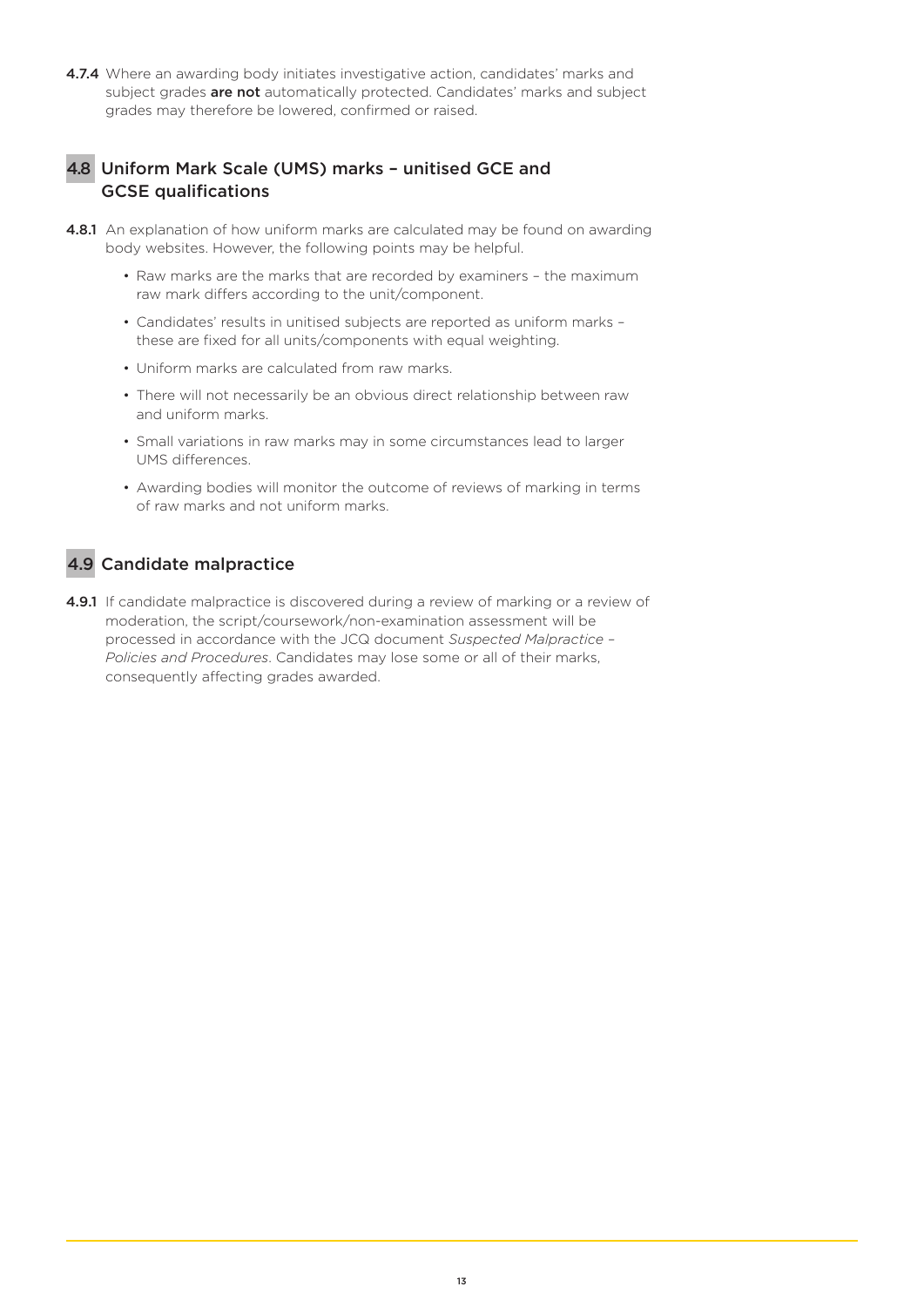## 5. Appeals

**5.1** The appeals process is available to centres and private candidates after receiving the outcome of a review of results. Reference should be made to the JCQ publication *A guide to the awarding bodies' appeals processes*. This booklet provides full details of the awarding bodies' appeals processes and the associated timescales. It is available on the JCQ website:

#### [http://www.jcq.org.uk/exams-office/appeals](https://www.jcq.org.uk/exams-office/appeals)

**5.2** Appeals can only be submitted after the outcome of a review of results has been reported to the centre.

An appeal against a review of moderation decision cannot be made on behalf of an individual candidate.

- **5.3** In the case of internal candidates, only the head of centre can submit an appeal to the relevant awarding body.
- **5.4** Appeals **must** be made in writing and clearly state the grounds for appeal.
- 5.5 Awarding bodies may charge a fee for appeals. This fee will be refunded if the appeal is upheld.

Centres **must** have in place a published formal appeals procedure for use in cases where centres and candidates, or their parents/carers, cannot agree as to whether an appeal should be submitted to the relevant awarding body. The formal appeals procedure must be made widely available. Centres **must** therefore draw the appeals procedure to the attention of candidates and their parents/carers.

In deciding whether to support an appeal, centres should take account of all relevant factors and afford candidates or their parents/carers a reasonable opportunity to express their views. In relation to internal candidates, awarding bodies can only enter into discussions over appeals with centres. Awarding bodies will accept appeals directly from private candidates.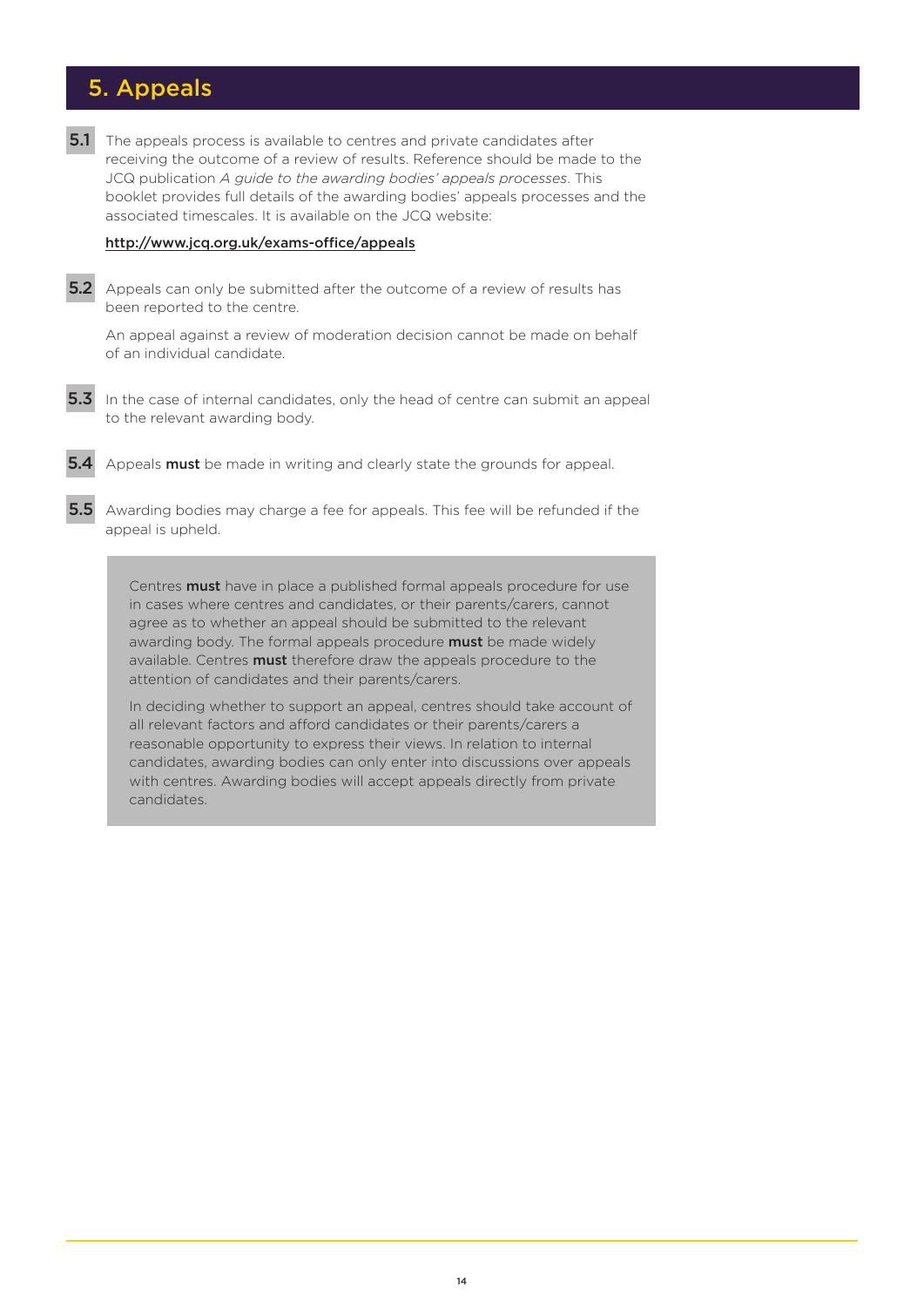# Section Three: Access to Scripts

6. Access to Scripts (ATS)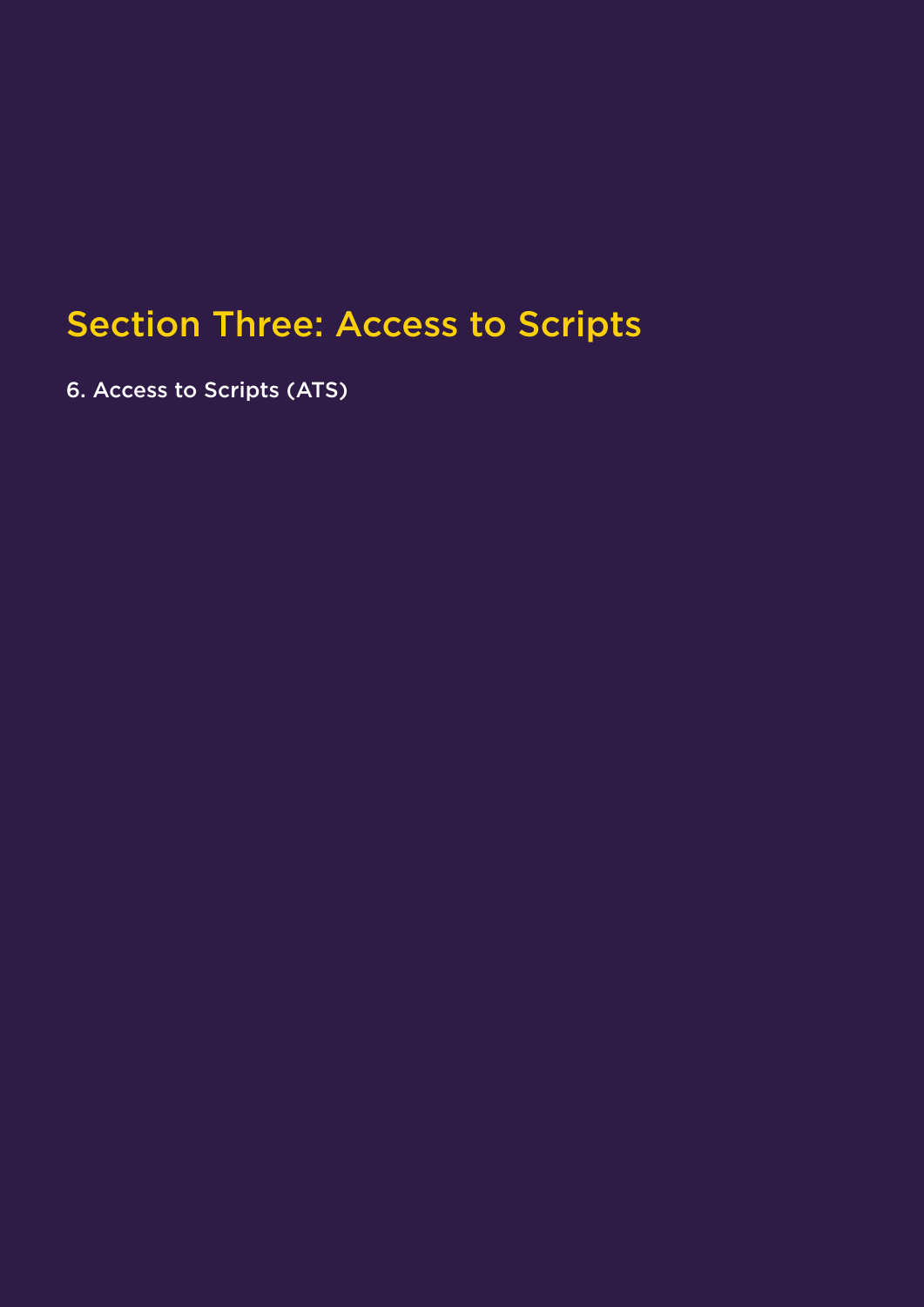## 6. Access to Scripts (ATS)

Centres may request:

- copies of scripts to support reviews of marking which will be provided to centres no later than 8 September 2022 (GCE AS and A-level qualifications) or by 15 September 2022 (GCSE qualifications); and/or
- copies of scripts to support teaching and learning.

Centres **must** submit requests online via the awarding bodies' extranet sites.

Centre staff **must** be fully aware of the quidelines controlling these arrangements.

Centres **must** make candidates aware of the arrangements for access to scripts prior to the issue of results.

Centres **must** submit a request on behalf of a private candidate when asked to do so.

#### 6.1 Arrangements for access to marked examination scripts

- **6.1.1** Awarding bodies will provide access to marked scripts for the following examinations:
	- GCE AS and A-level
	- GCSE.

Awarding bodies may provide access to marked scripts for other qualifications. Please refer to the awarding bodies' websites for information.

- 6.1.2 A 'script' refers to the written work of a candidate which has resulted from an externally assessed component.
- 6.1.3 Additional information on the interpretation of marked examination scripts may be found on awarding bodies' websites.

#### 6.2 Conditions of Access to Scripts (ATS) service

Unless otherwise stated, references to 'candidates' includes both internal candidates and private candidates. Awarding bodies will only release copies of scripts to centres under the following conditions.

**6.2.1** Prior written permission **must** be obtained from any candidate where the centre intends to request his/her script(s).

This permission **must only** be sought **after** the candidates have received their results for the respective examination series. Candidates who grant their permission have the right to anonymity of their scripts before use.

A specimen form for centre staff when seeking a candidate's written permission to request and use scripts is attached as **Appendix B**. Written consent from the candidate is also acceptable by email.

**6.2.2** Scripts **must only** be seen by teachers who are members of staff at that centre or within a consortium of centres, or returned directly to candidates.

#### 6.3 Copies of scripts to support reviews of marking

Centres **must** submit requests online via the awarding bodies' extranet sites.

6.3.1 Centres will be able to request copies of GCE AS, GCE A-level and GCSE scripts before deciding whether to request a review of marking.

> If a GCE A-level candidate is thinking of having a Priority Service 2 review of marking, please refer to the relevant awarding body's website to understand the implications of requesting a copy of the script.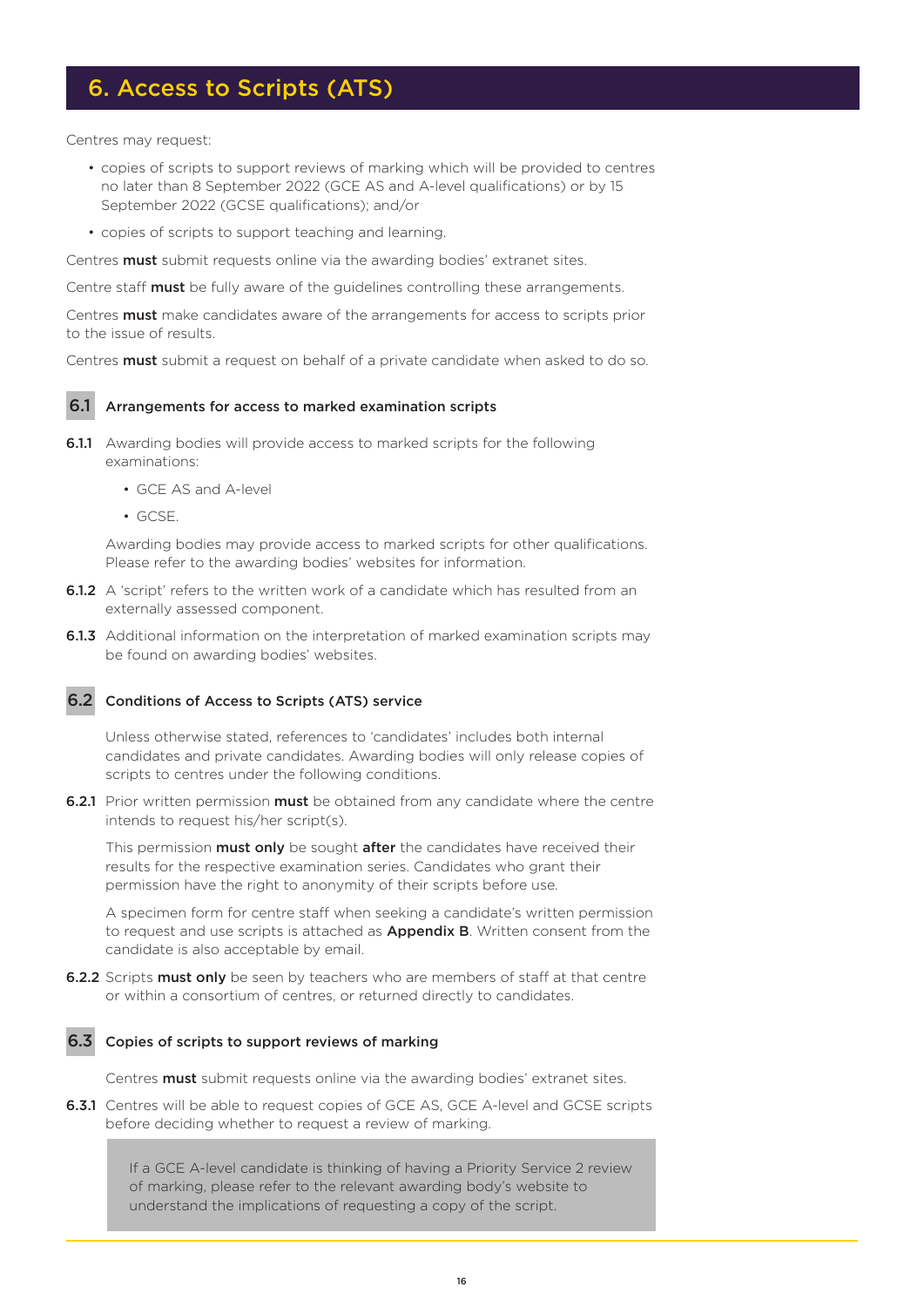- **6.3.2** Requests **must** be submitted to awarding bodies no later than:
	- GCE AS and A-level scripts:

1 September 2022 – two weeks after the publication of GCE AS and A-level results;

• GCSE scripts:

8 September 2022 – two weeks after the publication of GCSE results.

- **6.3.3** Centres will receive the copies no later than 8 September 2022, three weeks before the deadline for reviews of marking for GCE AS and A-level qualifications, or 15 September 2022, two weeks before the deadline for reviews of marking for GCSE qualifications.
- 6.3.4 Requests received after the deadline will not be accepted.
- **6.3.5** A centre that requires a copy of the script which has been subject to either a clerical re-check or a review of marking should refer to the relevant awarding body's website for further information.



#### 6.4 Copies of scripts to support teaching and learning

Centres **must** submit requests online via the awarding bodies' extranet sites.

- **6.4.1** Requests **must** be submitted to awarding bodies no later than:
	- GCE AS and A-level scripts:

29 September 2022 – six weeks after the publication of GCE AS and A-level results;

• GCSE scripts:

29 September 2022 – five weeks after the publication of GCSE results.

6.4.2 Requests received after the deadline will not be accepted.



#### 6.5 Mark schemes

**6.5.1** A copy of the relevant mark scheme will be made available to centres by the awarding body, normally after the publication of results.

#### 6.6 Disposal of scripts

- **6.6.1** Where teachers have used copies of candidates' scripts for teaching and learning purposes but no longer wish to retain them, they **must** ensure that the scripts are disposed of in a confidential manner.
- 6.6.2 With the exception of archive material, awarding bodies do not keep candidates' responses indefinitely. This includes examination scripts and electronic script images.

#### 6.7 General Data Protection Regulation (GDPR)

**6.7.1** Information recorded by candidates in examination scripts is exempt from Subject Access Requests under the provisions of the UK GDPR.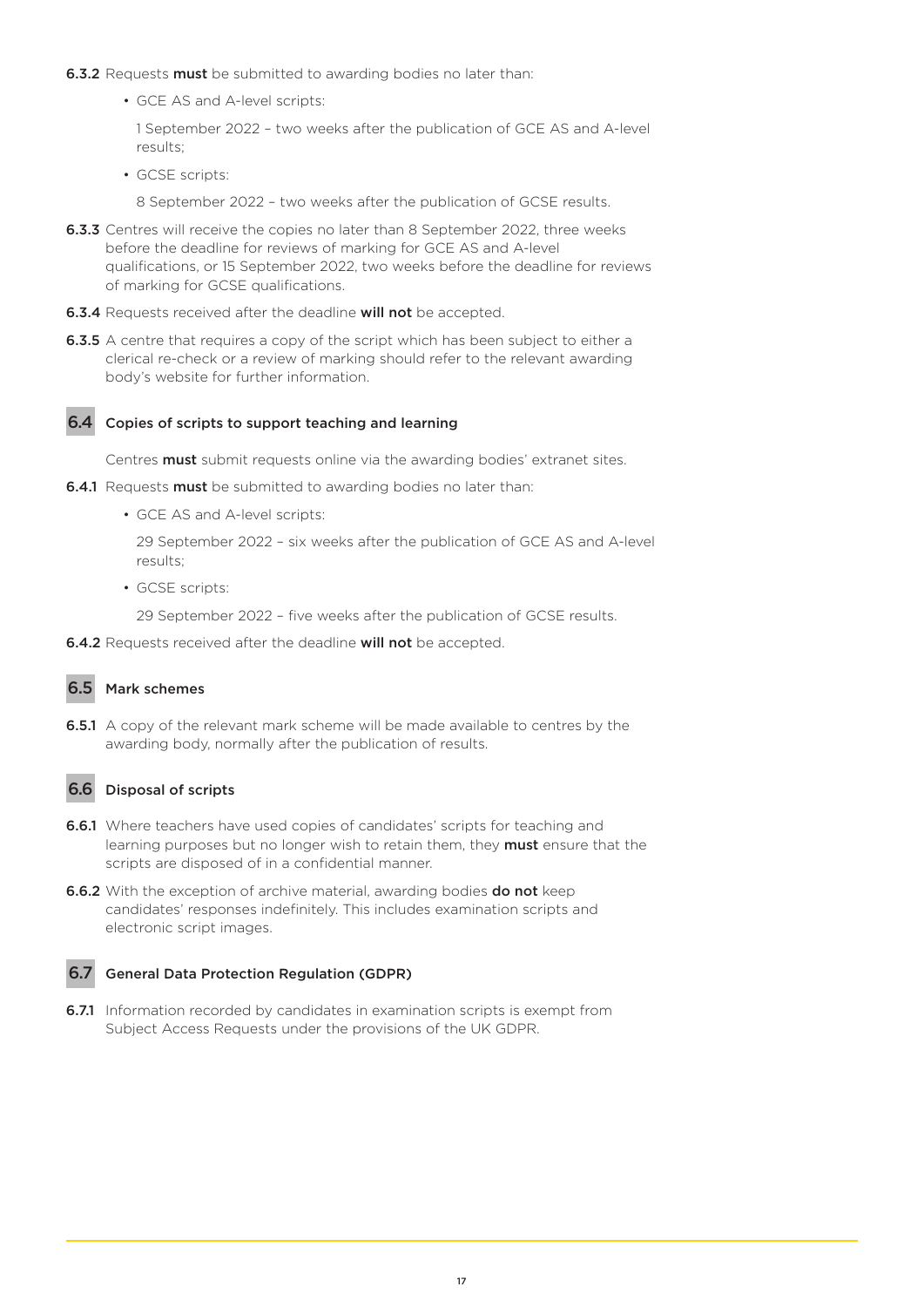## Appendices

- Appendix A Clerical re-checks, reviews of marking and appeals candidate consent form
- Appendix B Access to Scripts Candidate consent form for access to and use of examination scripts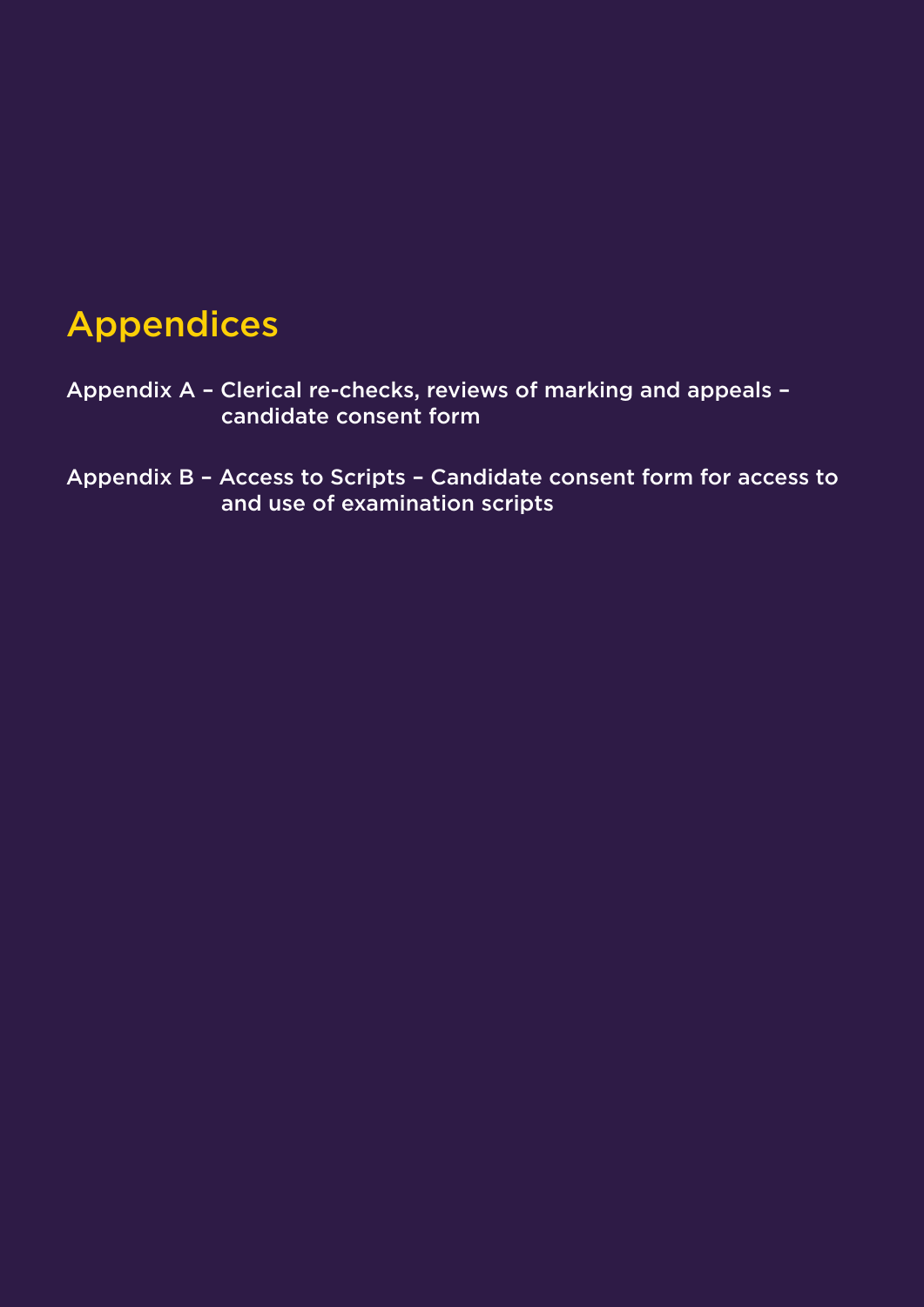### Appendix A – Clerical rechecks, reviews of marking and appeals – Candidate consent form



### **Clerical re-checks, reviews of marking and appeals**

### **Candidate consent form**

**Appendix A**

#### **Information for candidates**

The following information explains what may happen following a clerical re-check, a review of marking and any subsequent appeal.

If your school or college submits a request for a clerical re-check or a review of the original marking, and then a subsequent appeal, for one of your examinations after your subject grade has been issued, there are three possible outcomes:

- Your original mark is lowered, so your final grade may be lower than the original grade you received.
- Your original mark is confirmed as correct, so there is no change to your grade.
- Your original mark is raised, so your final grade may be higher than the original grade you received.

To proceed with the clerical re-check or review of marking, you **must** sign the form below. This tells the head of your school or college that you have understood what the outcome might be, and that you give your consent to the clerical re-check or review of marking being submitted.

#### **Candidate consent form**

| Centre number    | <b>Centre name</b> |
|------------------|--------------------|
| Candidate number | Candidate name     |

Details of review (awarding body, qualification level, subject title, component/unit)

………………………………………………………….…………………………………………………………………………………..… ………………………………………………………………………………….………………………………………………………………

I give my consent to the head of my school or college to submit a clerical re-check or a review of marking for the examination(s) listed above. In giving consent I understand that the final subject grade and/or mark awarded to me following a clerical re-check or a review of marking, and any subsequent appeal, may be lower than, higher than, or the same as the result which was originally awarded for this subject.

Signed: ………………………………………………………………………………………….. Date: ………………………….

**This form should be retained on the centre's files for at least six months following the outcome of the clerical re-check, review of marking or any subsequent appeal.**